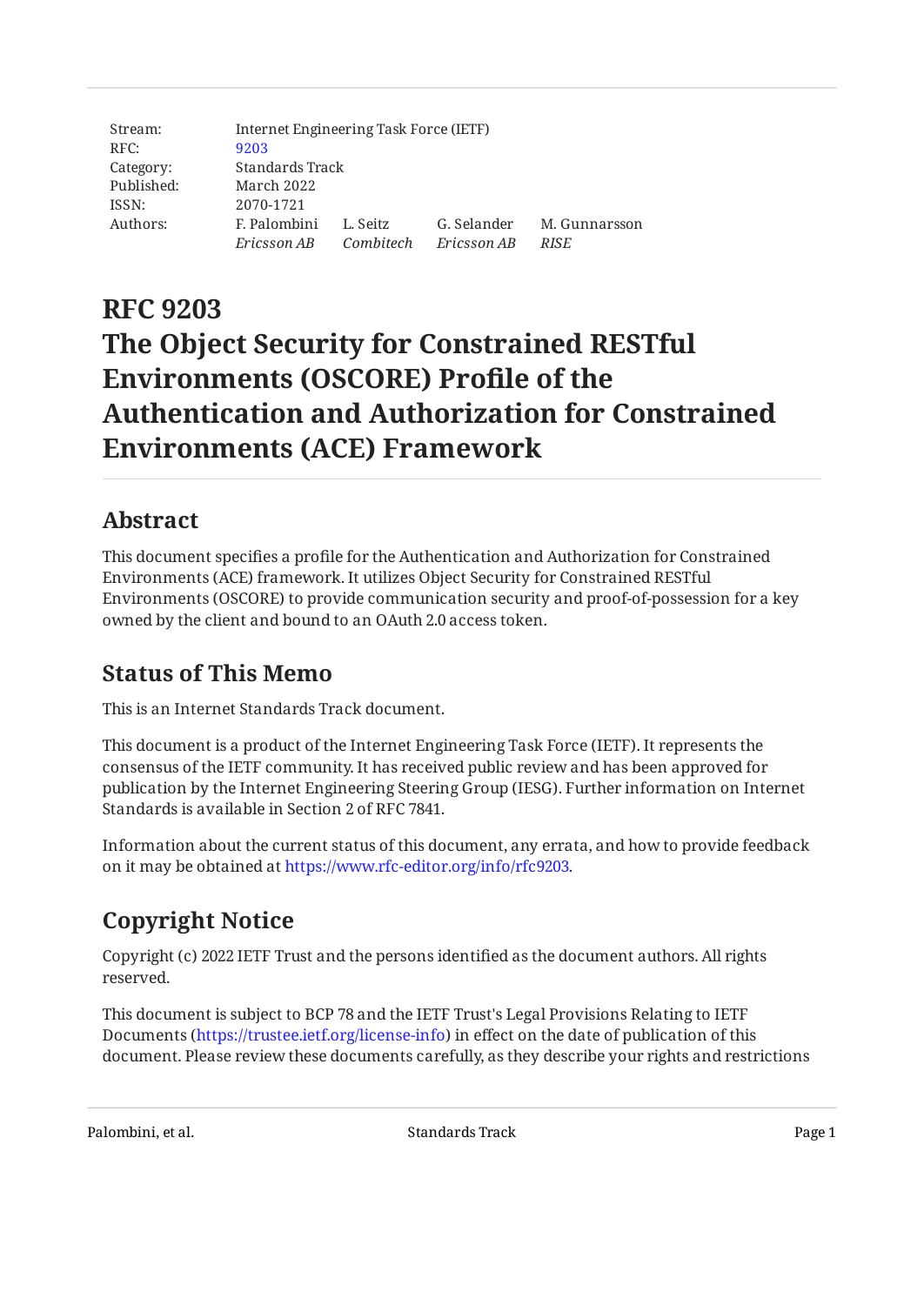with respect to this document. Code Components extracted from this document must include Revised BSD License text as described in Section 4.e of the Trust Legal Provisions and are provided without warranty as described in the Revised BSD License.

### <span id="page-1-0"></span>**[Table of Contents](#page-1-0)**

- [1](#page-2-0). [Introduction](#page-2-0)
	- [1.1.](#page-2-1) [Terminology](#page-2-1)
- [2](#page-3-0). [Protocol Overview](#page-3-0)
- [3](#page-5-0). [Client-AS Communication](#page-5-0)
	- [3.1.](#page-5-1) [C-to-AS: POST to Token Endpoint](#page-5-1)
	- [3.2.](#page-6-0) [AS-to-C: Access Token](#page-6-0)
		- [3.2.1](#page-10-0). [The OSCORE\\_Input\\_Material](#page-10-0)
- [4](#page-12-0). [Client-RS Communication](#page-12-0)
	- [4.1.](#page-13-0) [C-to-RS: POST to authz-info Endpoint](#page-13-0)
		- [4.1.1](#page-14-0). [The Nonce 1 Parameter](#page-14-0)
		- [4.1.2](#page-14-1). [The ace\\_client\\_recipientid Parameter](#page-14-1)
	- [4.2.](#page-15-0) [RS-to-C: 2.01 \(Created\)](#page-15-0)
		- [4.2.1](#page-16-0). [The Nonce 2 Parameter](#page-16-0)
		- [4.2.2](#page-16-1). The ace server recipientid Parameter
	- [4.3.](#page-16-2) [OSCORE Setup](#page-16-2)
	- [4.4.](#page-18-0) [Access Rights Veri](#page-18-0)fication
- [5](#page-19-0). [Secure Communication with AS](#page-19-0)
- [6](#page-19-1). [Discarding the Security Context](#page-19-1)
- [7](#page-20-0). [Security Considerations](#page-20-0)
- [8](#page-21-0). [Privacy Considerations](#page-21-0)
- [9](#page-21-1). [IANA Considerations](#page-21-1)
	- [9.1.](#page-21-2) ACE Profi[le Registry](#page-21-2)
	- [9.2.](#page-22-0) [OAuth Parameters Registry](#page-22-0)
	- [9.3.](#page-22-1) [OAuth Parameters CBOR Mappings Registry](#page-22-1)
	- [9.4.](#page-23-0) [OSCORE Security Context Parameters Registry](#page-23-0)
	- [9.5.](#page-24-0) CWT Confi[rmation Methods Registry](#page-24-0)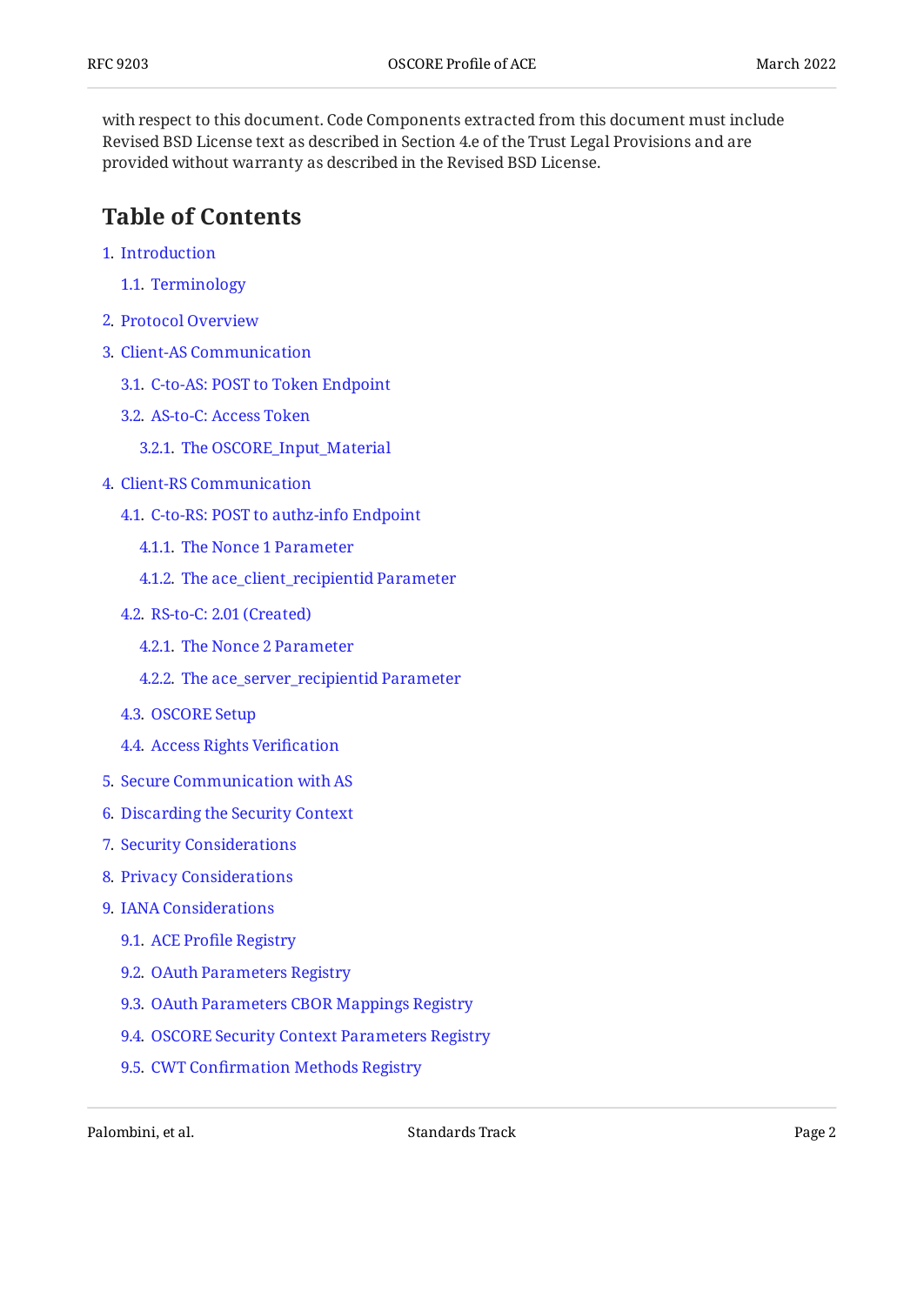- [9.6.](#page-24-1) JWT Confi[rmation Methods Registry](#page-24-1)
- [9.7.](#page-24-2) [Expert Review Instructions](#page-24-2)
- [10](#page-25-0). [References](#page-25-0)
	- [10.1.](#page-25-1) [Normative References](#page-25-1)
	- [10.2.](#page-26-0) [Informative References](#page-26-0)
- [Appendix A.](#page-27-0) Profi[le Requirements](#page-27-0)

[Acknowledgments](#page-27-1)

[Authors' Addresses](#page-28-0)

### <span id="page-2-0"></span>**[1. Introduction](#page-2-0)**

This document specifies the "coap\_oscore" profile of the ACE framework [RFC9200]. In this profile, a client (C) and a resource server (RS) use the Constrained Application Protocol (CoAP) [[RFC7252\]](#page-25-2) to communicate. The client uses an access token, bound to a symmetric key (the proof-ofpossession (PoP) key) to authorize its access to the resource server. Note that this profile uses a symmetric-crypto-based scheme, where the symmetric secret is used as input material for keying material derivation. In order to provide communication security and PoP, the client and resource server use Object Security for Constrained RESTful Environments (OSCORE) as defined in [[RFC8613\]](#page-25-3). Note that the PoP is not achieved through a dedicated protocol element but rather occurs after the first message exchange using OSCORE.

OSCORE specifies how to use CBOR Object Signing and Encryption (COSE) [[RFC9052\]](#page-26-2) [\[RFC9053\]](#page-26-3) to secure CoAP messages. Note that OSCORE can be used to secure CoAP messages, as well as HTTP and combinations of HTTP and CoAP; a profile of ACE similar to the one described in this document, with the difference of using HTTP instead of CoAP as the communication protocol, could be specified analogously to this one.

### <span id="page-2-1"></span>**[1.1. Terminology](#page-2-1)**

The key words "MUST", "MUST NOT", "REQUIRED", "SHALL", "SHALL NOT", "SHOULD", "SHOULD NOT", "**RECOMMENDED", "NOT RECOMMENDED", "MAY",** and "OPTIONAL" in this document are to be interpreted as described in BCP 14 [RFC2119] [RFC8174] when, and only when, they appear in all capitals, as shown here.

Certain security-related terms such as "authentication", "authorization", "confidentiality", "(data) integrity", "Message Authentication Code (MAC)", "Hash-based Message Authentication Code  $(HMAC)$ ", and "verify" are taken from  $[RFC4949]$  $[RFC4949]$ .

RESTful terminology follows HTTP [\[RFC7231](#page-26-5)].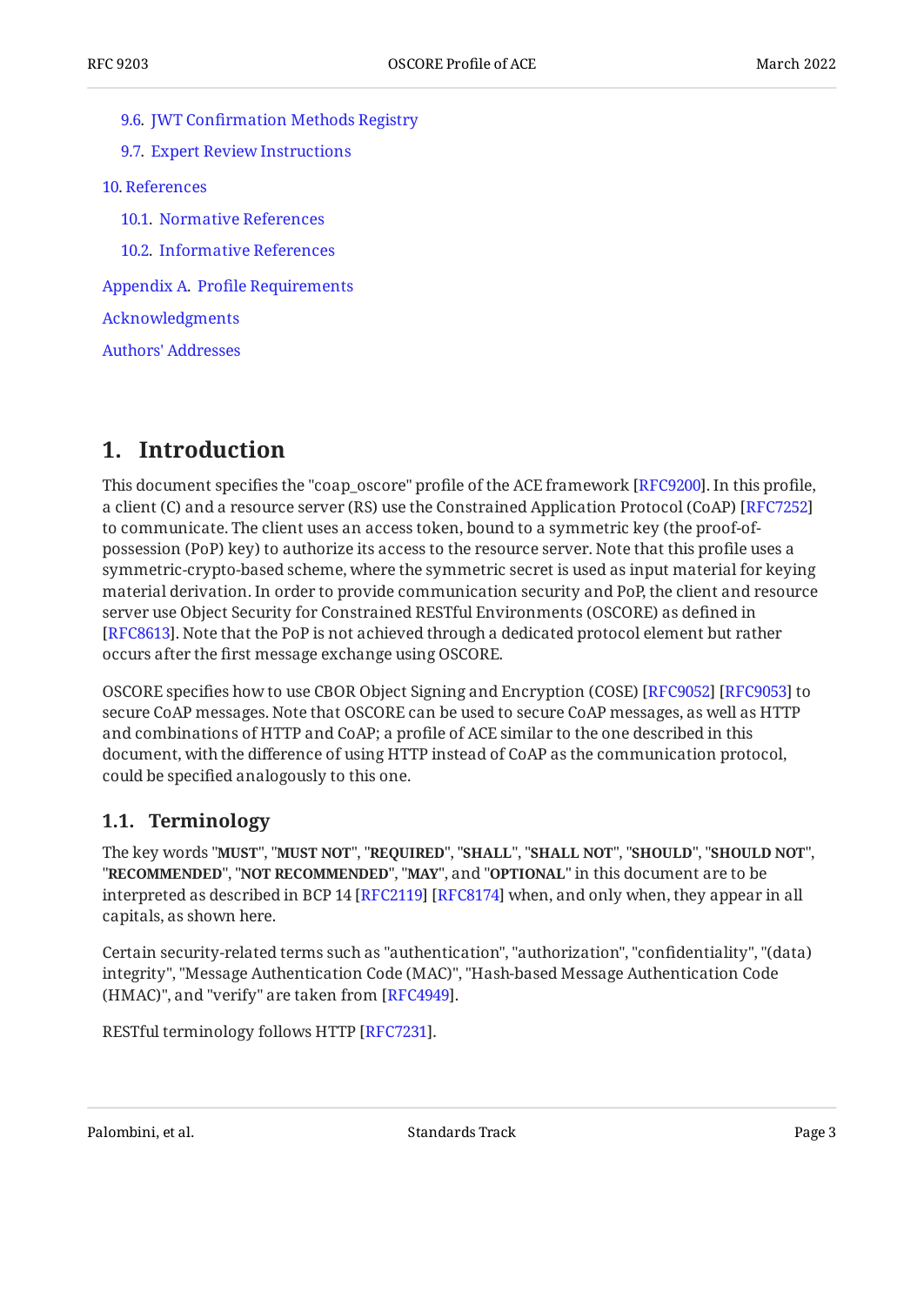Readers are expected to be familiar with the terms and concepts defined in OSCORE [RFC8613], such as "Security Context" and "Recipient ID".

Terminology for entities in the architecture is defined in OAuth 2.0 [RFC6749], such as client (C), resource server (RS), and authorization server (AS). It is assumed in this document that a given resource on a specific RS is associated to a unique AS.

Concise Binary Object Representation (CBOR) [RFC8949] and Concise Data Definition Language (CDDL) [RFC8610] are used in this document. CDDL predefined type names, especially "bstr" for CBOR byte strings and "tstr" for CBOR text strings, are used extensively in this document.

Note that the term "endpoint" is used as in [RFC9200], following its OAuth definition, which is to denote resources such as token and introspect at the AS and authz-info at the RS. The CoAP definition, which is "[a]n entity participating in the CoAP protocol" [RFC7252], is not used in this document.

<span id="page-3-0"></span>Examples throughout this document are expressed in CBOR diagnostic notation without the tag and value abbreviations.

### **[2. Protocol Overview](#page-3-0)**

This section gives an overview of how to use the ACE Framework [RFC9200] to secure the communication between a client and a resource server using OSCORE [RFC8613]. The parameters needed by the client to negotiate the use of this profile with the AS, as well as the OSCORE setup process, are described in detail in the following sections.

The RS maintains a collection of OSCORE Security Contexts with associated authorization information for all the clients that it is communicating with. The authorization information is maintained as policy that is used as input to processing requests from those clients.

This profile requires a client to retrieve an access token from the AS for the resource it wants to access on an RS, by sending an access token request to the token endpoint, as specified in [Section](https://www.rfc-editor.org/rfc/rfc9200#section-5.8) [5.8](https://www.rfc-editor.org/rfc/rfc9200#section-5.8) of [[RFC9200\]](#page-26-1). The access token request and response **MUST** be confidentiality protected and ensure authenticity. The use of OSCORE between the client and AS is **RECOMMENDED** in this profile, to reduce the number of libraries the client has to support, but other protocols fulfilling the securityrequirements defined in Section 5 of [RFC9200] **MAY** alternatively be used, such as TLS [[RFC8446\]](#page-26-8) or DTLS [RFC9147].

Once the client has retrieved the access token, it generates a nonce N1, as defined in this document (see [Section 4.1.1\)](#page-14-0). The client also generates its own OSCORE Recipient ID, ID1 (see [Section 3.1](https://www.rfc-editor.org/rfc/rfc8613#section-3.1) of [\[RFC8613\]](#page-25-3)), for use with the keying material associated to the RS. The client posts the token N1 and its Recipient ID to the RS using the authz-info endpoint and mechanisms specified inSection 5.8 of [RFC9200] and Content-Format = application/ace+cbor. When using this profile, the communication with the authz-info endpoint is not protected, except for the update of access rights.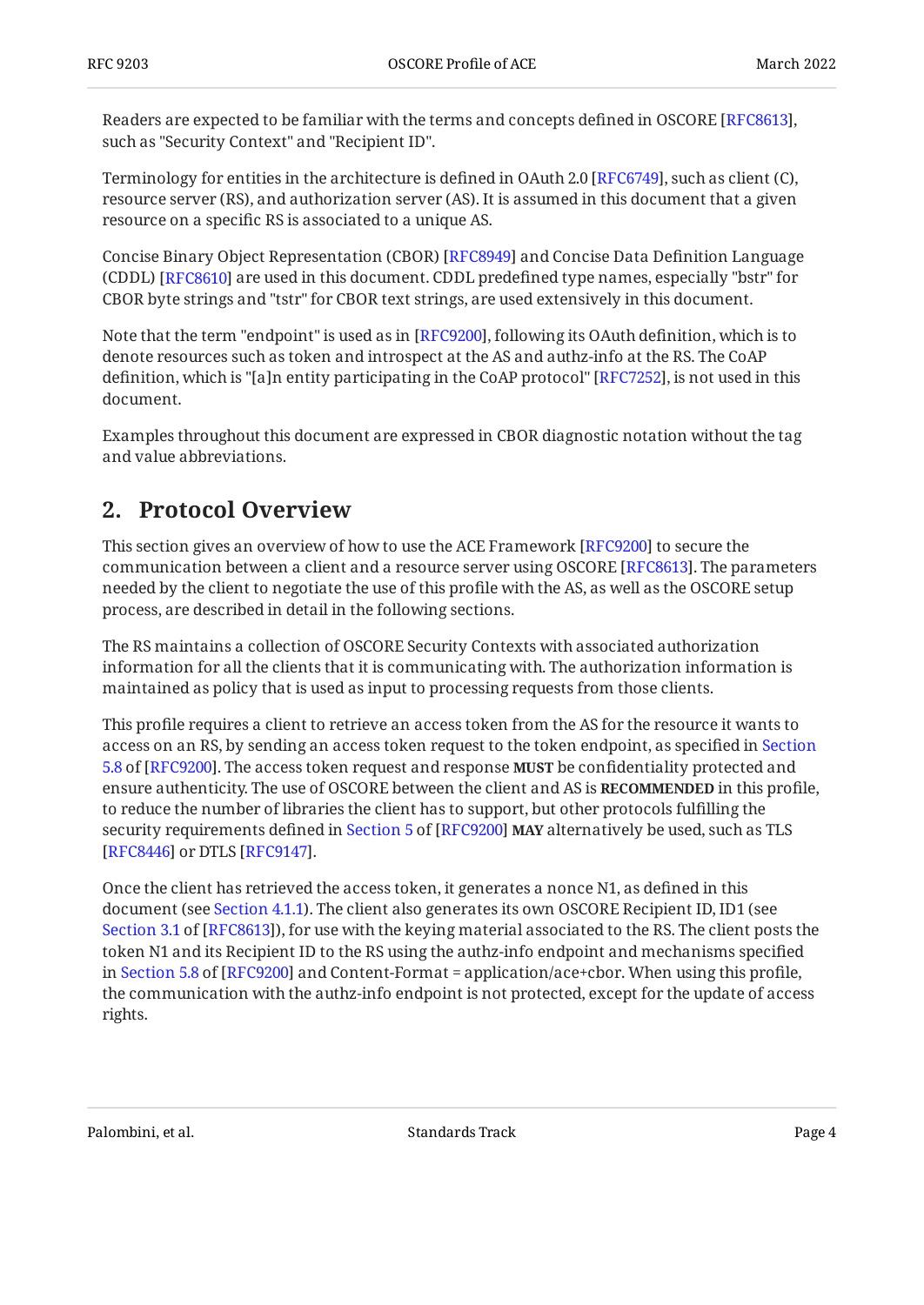If the access token is valid, the RS replies to this request with a 2.01 (Created) response with Content-Format = application/ace+cbor, which contains a nonce N2 and its newly generated OSCORE Recipient ID, ID2, for use with the keying material associated to the client. Moreover, the server concatenates the input salt received in the token, N1, and N2 to obtain the Master Salt of theOSCORE Security Context (see Section 3 of [RFC8613]). The RS then derives the complete Security Context associated with the received token from the Master Salt; the OSCORE Recipient ID generated by the client (set as its OSCORE Sender ID); its own OSCORE Recipient ID; plus the parametersreceived in the access token from the AS, following Section 3.2 of [RFC8613].

In a similar way, after receiving the nonce N2, the client concatenates the input salt N1 and N2 to obtain the Master Salt of the OSCORE Security Context. The client then derives the complete Security Context from the Master Salt; the OSCORE Recipient ID generated by the RS (set as its OSCORE Sender ID); its own OSCORE Recipient ID; plus the parameters received from the AS.

Finally, the client starts the communication with the RS by sending a request protected with OSCORE to the RS. If the request is successfully verified, the server stores the complete Security Context state that is ready for use in protecting messages and uses it in the response, and in further communications with the client, until token deletion due to, for example, expiration. This Security Context is discarded when a token (whether the same or a different one) is used to successfully derive a new Security Context for that client.

The use of nonces N1 and N2 during the exchange prevents the reuse of an Authenticated Encryption with Associated Data (AEAD) nonce/key pair for two different messages. Reuse might otherwise occur when the client and RS derive a new Security Context from an existing (nonexpired) access token, as might occur when either party has just rebooted, and that might lead to loss of both confidentiality and integrity. Instead, by using the exchanged nonces N1 and N2 as part of the Master Salt, the request to the authz-info endpoint posting the same token results in a different Security Context, by OSCORE construction, since even though the Master Secret, Sender ID,and Recipient ID are the same, the Master Salt is different (see Section 3.2.1 of [RFC8613]). If the exchanged nonces were reused, a node reusing a non-expired old token would be susceptible to on-path attackers provoking the creation of an OSCORE message using an old AEAD key and nonce.

After the whole message exchange has taken place, the client can contact the AS to request an update of its access rights, sending a similar request to the token endpoint that also includes an identifier so that the AS can find the correct OSCORE security input material it has previously shared with the client. This specific identifier, encoded as a byte string, is assigned by the AS to be unique in the sets of its OSCORE security input materials, and it is not used as input material to derive the full OSCORE Security Context.

<span id="page-4-0"></span>An overview of the profile flow for the OSCORE profile is given in [Figure 1.](#page-5-2) The names of messages coincide with those of [\[RFC9200](#page-26-1)] when applicable.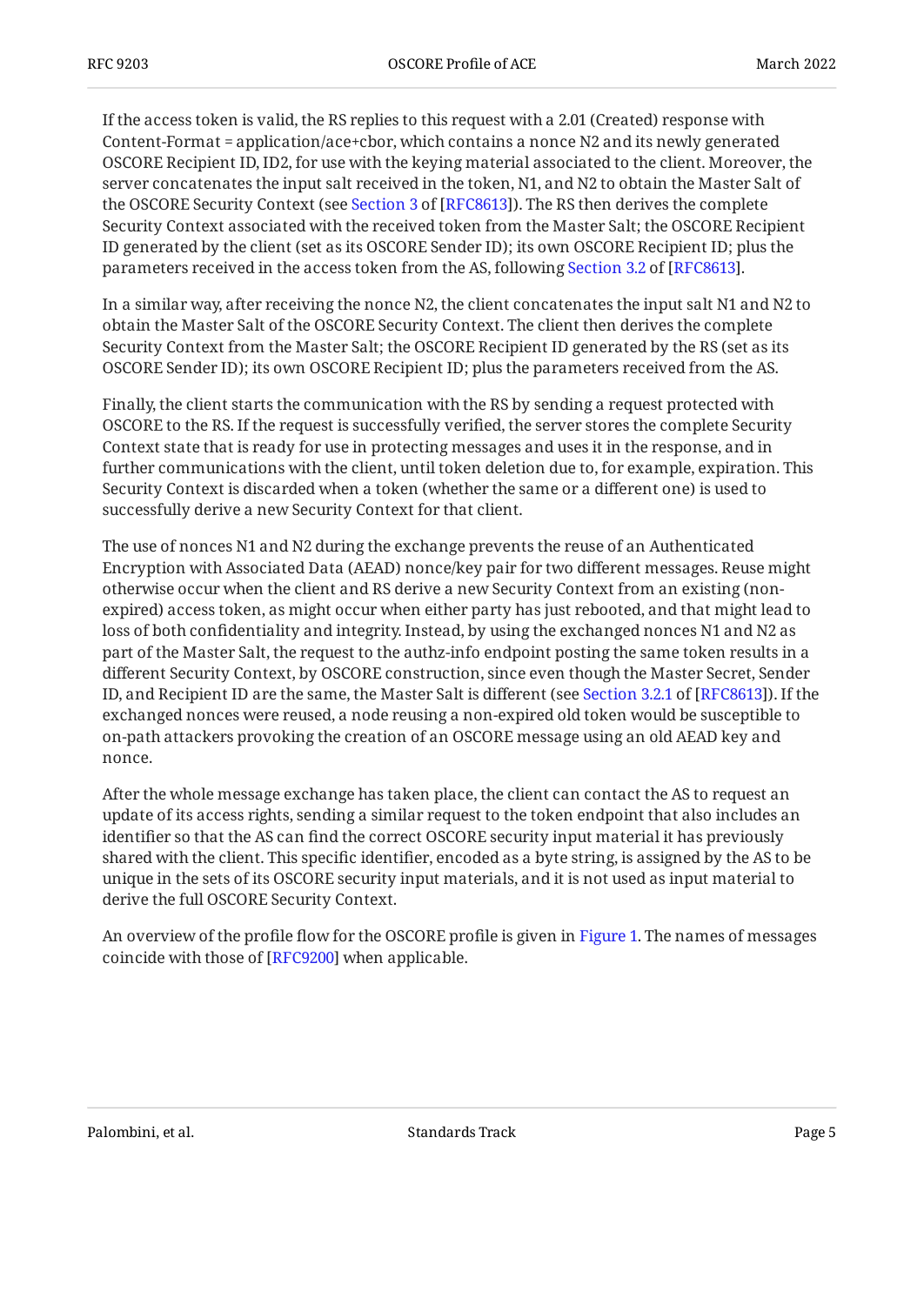<span id="page-5-2"></span>C AS RS AS | | | | ----- POST /token ----------------------------> | | | | | <---------------------------- Access Token ----- | | + Access Information | | ---- POST /authz-info ---> | | | (access\_token, N1, ID1) | | | | | | <- 2.01 Created (N2, ID2)- | | | | | /Sec Context /Sec Context<br>derivation/ derivation/ derivation/ | | | ---- OSCORE Request -----> | | | | /proof-of-possession | Sec Context storage/ | | | | <--- OSCORE Response ----- | | | | | /proof-of-possession | | Sec Context storage/ | | | ---- OSCORE Request -----> | | | | <--- OSCORE Response ----- | | | | | | ... | ... | ... | ... | ... | ... | ... | ... | ... | ... | ... | ... | ... | ... | ... | ... | ... | ... | ... | ... | ... | ... | ... | ... | ... | ... | ... | ... | ... | ... | ... | ... | ... | ... | ... | ... | ...

<span id="page-5-0"></span>*[Figure 1:](#page-5-2) [Protocol Overview](#page-4-0)* 

# **[3. Client-AS Communication](#page-5-0)**

The following subsections describe the details of the POST request and response to the token endpointbetween the client and AS. Section 3.2 of [RFC8613] defines how to derive a Security Context based on a shared Master Secret and a set of other parameters, established between the client and server, which the client receives from the AS in this exchange. The PoP key included in the response from the AS MUST be used as a Master Secret in OSCORE.

### <span id="page-5-1"></span>**[3.1. C-to-AS: POST to Token Endpoint](#page-5-1)**

Theclient-to-AS request is specified in Section 5.8.1 of [RFC9200].

The client must send this POST request to the token endpoint over a secure channel that guarantees authentication, message integrity, and confidentiality (see [Section 5\)](#page-19-0).

<span id="page-5-3"></span>An example of such a request is shown in [Figure 2.](#page-6-1)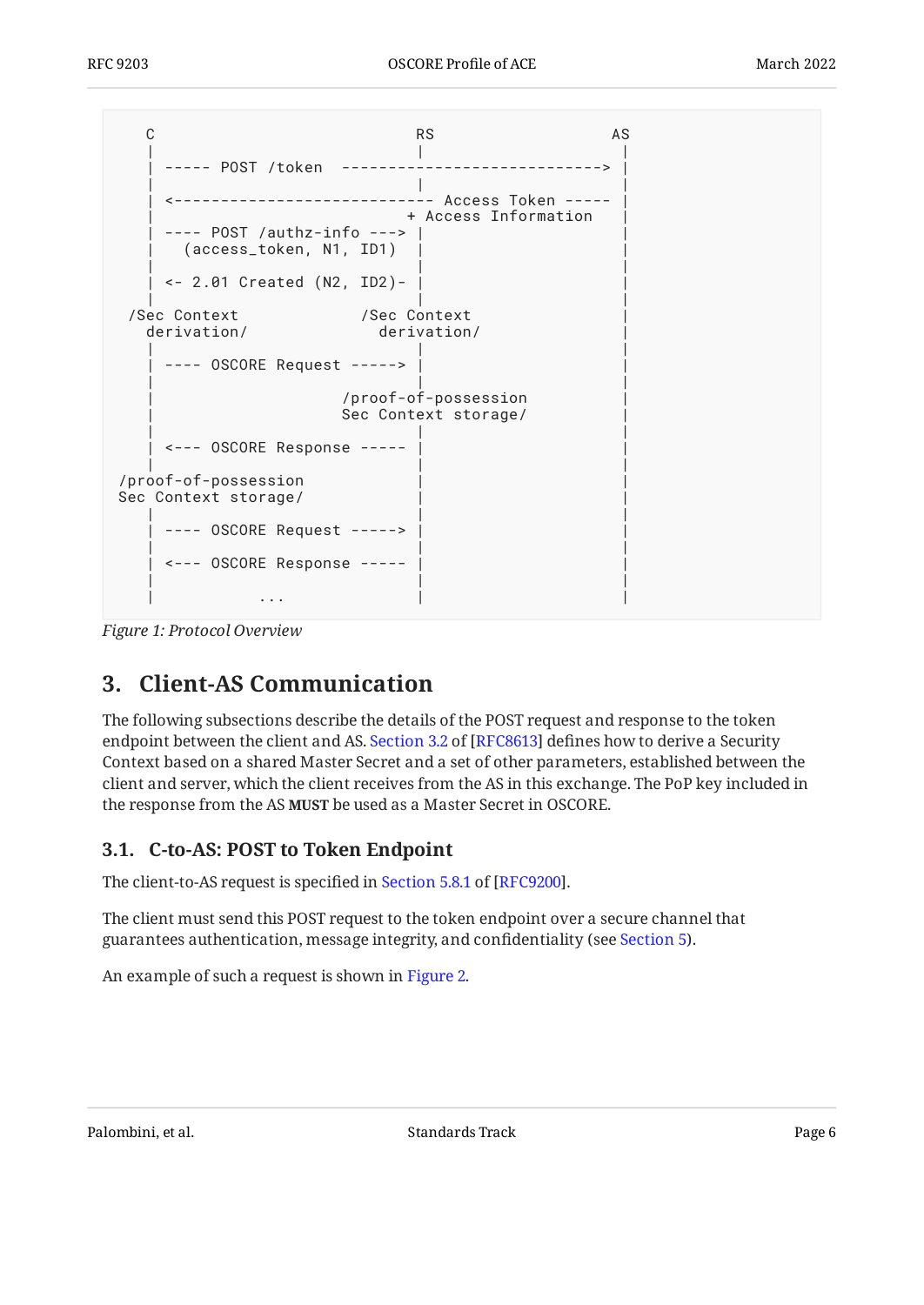```
 Header: POST (Code=0.02)
 Uri-Host: "as.example.com"
 Uri-Path: "token"
     Content-Format: "application/ace+cbor"
     Payload:
    \left\{ \right. "audience" : "tempSensor4711",
       "scope" : "read"
      }
```
*[Figure 2:](#page-6-1) [Example C-to-AS POST /token Request for an Access Token Bound to a Symmetric Key](#page-5-3)* 

If the client wants to update its access rights without changing an existing OSCORE Security Context, it **MUST** include a "req\_cnf" object in its POST request to the token endpoint, with the kid field carrying a CBOR byte string containing the OSCORE Input Material identifier (assigned as discussed in [Section 3.2](#page-6-0)). This identifier, together with other information such as audience (see [Section 5.8.1](https://www.rfc-editor.org/rfc/rfc9200#section-5.8.1) of [[RFC9200\]](#page-26-1)), can be used by the AS to determine the shared secret bound to the proof-of-possession token; therefore, it **MUST** identify a symmetric key that was previously generated by the AS as a shared secret for the communication between the client and the RS. The AS **MUST** verify that the received value identifies a proof-of-possession key that has previously been issued to the requesting client. If that is not the case, the client-to-AS request **MUST** be declinedwith the error code <code>invalid\_request</code> as defined in Section 5.8.3 of [RFC9200].

An example of such a request is shown in [Figure 3.](#page-6-2)

```
 Header: POST (Code=0.02)
 Uri-Host: "as.example.com"
 Uri-Path: "token"
    Content-Format: "application/ace+cbor"
    Payload:
     {
      "audience" : "tempSensor4711",
      "scope" : "write",
     "req_cnf" : {
         "kid" : h'01'
      }
```
*[Figure 3: Example C-to-AS POST /token Request for Updating Rights to an Access Token Bound to a](#page-6-2) [Symmetric Key](#page-6-2)* 

### <span id="page-6-0"></span>**[3.2. AS-to-C: Access Token](#page-6-0)**

After verifying the POST request to the token endpoint and that the client is authorized to obtain an access token corresponding to its access token request, the AS responds as defined in [Section](https://www.rfc-editor.org/rfc/rfc9200#section-5.8.2) [5.8.2](https://www.rfc-editor.org/rfc/rfc9200#section-5.8.2) of [\[RFC9200\]](#page-26-1). If the client request was invalid, or not authorized, the AS returns an error responseas described in Section 5.8.3 of [RFC9200].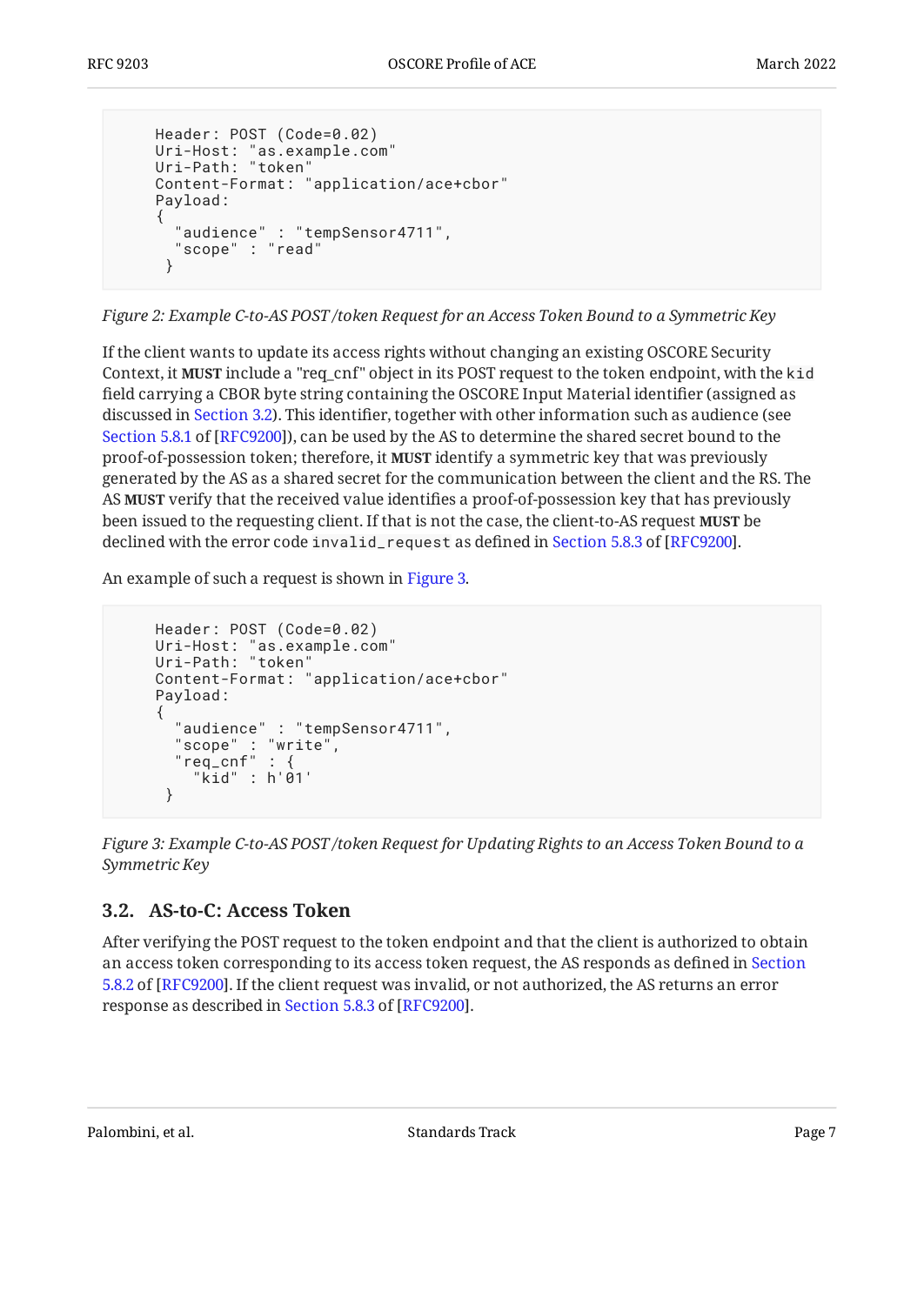The AS can signal that the use of OSCORE is **REQUIRED** for a specific access token by including the ace\_profile parameter with the value "coap\_oscore" in the access token response. This means that the client **MUST** use OSCORE towards all resource servers for which this access token is valid, and follow [Section 4.3](#page-16-2) to derive the security context to run OSCORE. Usually, it is assumed that constrained devices will be preconfigured with the necessary profile, so that this kind of profile signaling can be omitted.

Moreover, the AS MUST send the following data:

- a Master Secret •
- an identifier of the OSCORE Input Material •

Additionally, the AS MAY send the following data, in the same response.

- a context identifier •
- an AEAD algorithm •
- an HMAC-based key derivation function (HKDF) algorithm [RFC5869]; see [Section 3.1](https://www.rfc-editor.org/rfc/rfc9053#section-3.1) of [[RFC9053\]](#page-26-3)
- a salt •
- the OSCORE version number •

This data is transported in the OSCORE\_Input\_Material. The OSCORE\_Input\_Material is a CBOR map object, defined in [Section 3.2.1.](#page-10-0) This object is transported in the cnf parameter of the access tokenresponse, as defined in Section 3.2 of [RFC9201], as the value of a field named "osc", which is registered in Sections [9.5](#page-24-0) and [9.6](#page-24-1).

The AS **MAY** assign an identifier to the context (context identifier). This identifier is used as ID Contextin the OSCORE context as described in Section 3.1 of [RFC8613]. If assigned, these parameters **MUST** be communicated as the contextId field in the OSCORE\_Input\_Material. The application needs to consider that this identifier is sent in the clear and may reveal information aboutthe endpoints, as mentioned in Section 12.8 of [RFC8613].

The Master Secret and the identifier of the OSCORE\_Input\_Material **MUST** be communicated as the ms and id field in the osc field in the cnf parameter of the access token response. If included, the following are sent: the AEAD algorithm in the alg parameter in the OSCORE\_Input\_Material; the HKDF algorithm in the hkdf parameter of the OSCORE\_Input\_Material; a salt in the salt parameter of the OSCORE\_Input\_Material; and the OSCORE version in the version parameter of the OSCORE\_Input\_Material.

The same parameters **MUST** be included in the claims associated with the access token. The OSCORE Master Secret **MUST** be encrypted by the authorization server so that only the resource servercan decrypt it (see Section 6.1 of [RFC9200]). The use of a CBOR Web Token (CWT) protected with COSE\_Encrypt/COSE\_Encrypt0 as specified in [\[RFC8392](#page-25-8)] is **RECOMMENDED** in this profile. If the token is a CWT, the same OSCORE\_Input\_Material structure defined above **MUST** be placed in the osc field of the cnf claim of this token.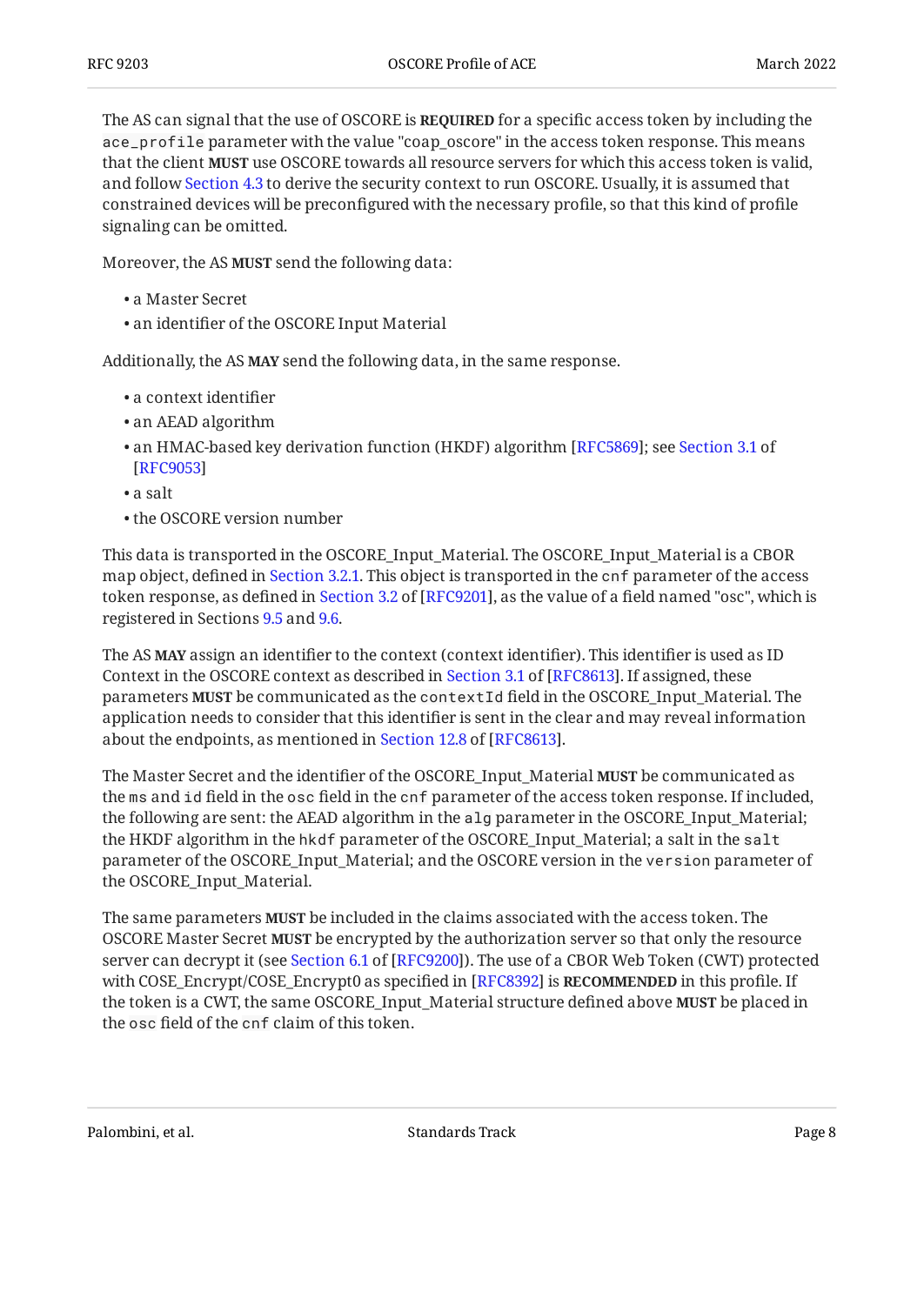The AS **MUST** send a different OSCORE\_Input\_Material (and therefore different access tokens) to different authorized clients, in order for the RS to differentiate between clients.

[Figure 4](#page-8-0) shows an example of an AS response. The access token has been truncated for readability.

```
 Header: Created (Code=2.01)
    Content-Type: "application/ace+cbor"
    Payload:
     {
       "access_token" : h'8343a1010aa2044c53 ...
       (remainder of access token (CWT) omitted for brevity)',
 "ace_profile" : "coap_oscore",
 "expires_in" : "3600",
      "cnf" :: {<br>"osc" :
 "osc" : {
 "id" : h'01',
           "ms" : h'f9af838368e353e78888e1426bd94e6f'
         }
      }
     }
```
*[Figure 4: Example AS-to-C Access Token Response with an OSCORE Pro](#page-8-0)file* 

[Figure 5](#page-8-1) shows an example CWT Claims Set, including the relevant OSCORE parameters in the cnf claim.

```
{
 "aud" : "tempSensorInLivingRoom",
 "iat" : "1360189224",
  "exp" : "1360289224"<br>"scope" : "temperat"
               "temperature_g firmware_p",
   'cnf" :<br>"osc"
 "osc" : {
 "ms" : h'f9af838368e353e78888e1426bd94e6f',
       "id" : h'01'
     }
   }
}
```
*[Figure 5: Example CWT Claims Set with OSCORE Parameters](#page-8-1)* 

<span id="page-8-2"></span>The same CWT Claims Set as in [Figure 5,](#page-8-1) using the value abbreviations defined in [RFC9200] and [RFC8747] and encoded in CBOR, is shown in [Figure 6.](#page-9-0) The bytes in hexadecimal are reported in the first column, while their corresponding CBOR meaning is reported after the # sign on the second column, for readability.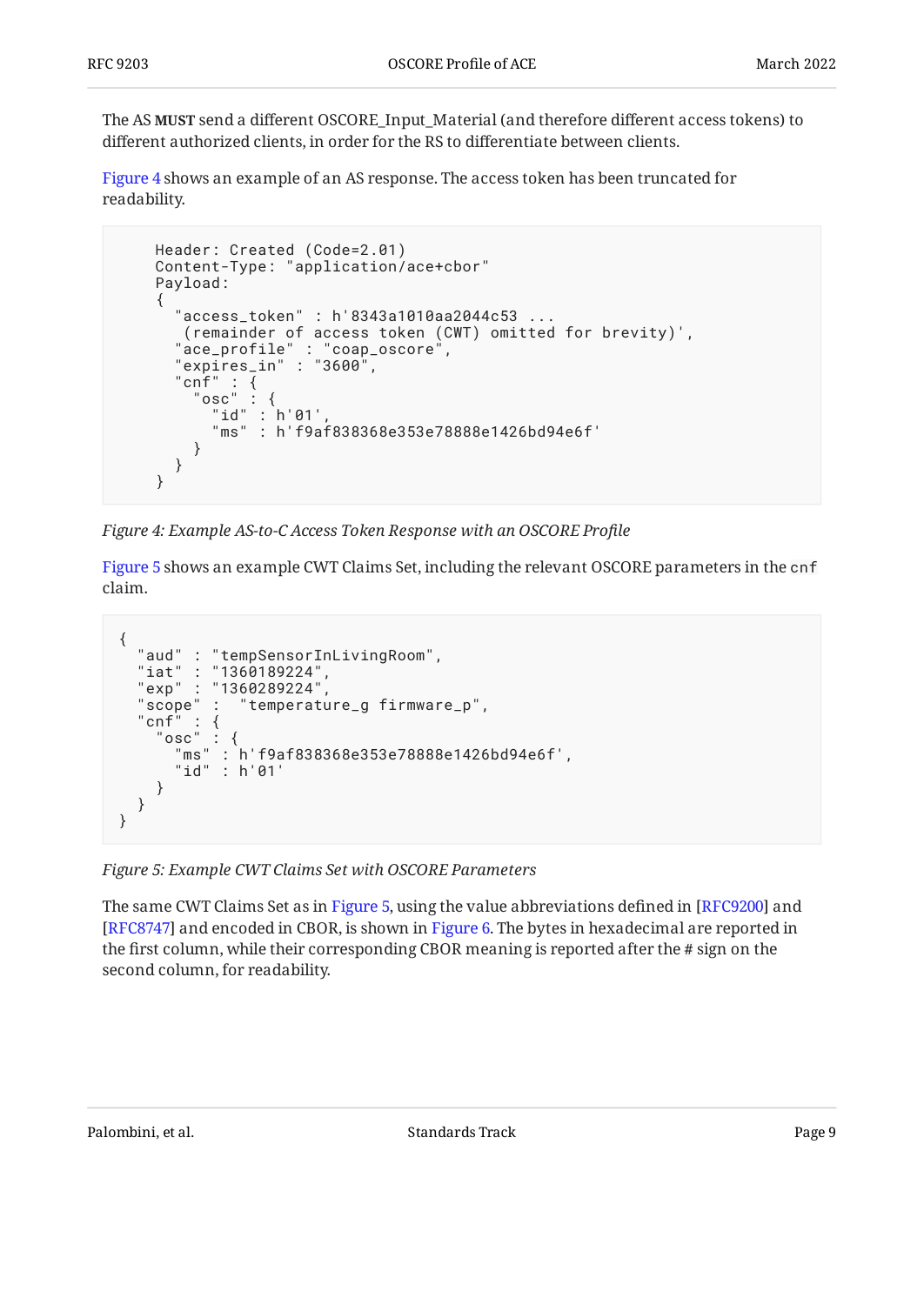<span id="page-9-0"></span>

| A <sub>5</sub> |                |                      |                                                  |   | # $map(5)$                    |
|----------------|----------------|----------------------|--------------------------------------------------|---|-------------------------------|
|                | 63             |                      |                                                  |   | # $text(3)$                   |
|                |                | 617564               |                                                  |   | # "aud"                       |
|                | 76             |                      |                                                  |   | # $text(22)$                  |
|                |                |                      | 74656D7053656E736F72496E4C6976696E67526F6F6D     |   |                               |
|                |                |                      |                                                  |   | "tempSensorInLivingRoom"      |
|                | 63             |                      |                                                  |   | # $text(3)$<br># "iat"        |
|                | 6A             |                      | 696174                                           |   | # $text(10)$                  |
|                |                | 31333630313839323234 |                                                  |   | # "1360189224"                |
|                | 63             |                      |                                                  |   | # $text(3)$                   |
|                |                | 657870               |                                                  | # | "exp"                         |
|                | 6A             |                      |                                                  |   | # $text(10)$                  |
|                |                |                      | 31333630323839323234                             |   | # "1360289224"                |
|                | 65             |                      |                                                  |   | # $text(5)$                   |
|                |                | 73636F7065           |                                                  | # | "scope"                       |
|                | 78 18          |                      |                                                  |   | # $text(24)$                  |
|                |                |                      | 74656D70657261747572655F67206669726D776172655F70 |   |                               |
|                |                |                      |                                                  | # | "temperature_g firmware_p"    |
|                | 63             |                      |                                                  | # | text(3)                       |
|                |                | 636E66               |                                                  | # | "cnf"                         |
|                | A <sub>1</sub> |                      |                                                  |   | # $map(1)$                    |
|                |                | 63                   |                                                  |   | # $text(3)$                   |
|                |                |                      | 6F7363                                           |   | # "osc"                       |
|                |                | A2                   |                                                  |   | # $map(2)$                    |
|                |                | 62                   |                                                  |   | # $text(2)$<br>$#$ "ms"       |
|                |                | 50                   | 6D73                                             |   |                               |
|                |                |                      | F9AF838368E353E78888E1426BD94E6F                 |   | # bytes $(16)$                |
|                |                |                      |                                                  |   | # "\xF9\xAF\x83\x83h\xE3S\xE7 |
|                |                |                      |                                                  |   | \x88\x88\xE1Bk\xD9No"         |
|                |                | 62                   |                                                  |   | # text $(2)$                  |
|                |                |                      | 6964                                             | # | "id"                          |
|                |                | 41                   |                                                  | # | bytes(1)                      |
|                |                |                      | 01                                               | # | $" \times 01"$                |
|                |                |                      |                                                  |   |                               |

*[Figure 6:](#page-9-0) [Example CWT Claims Set with OSCORE Parameters Using CBOR Encoding](#page-8-2)* 

If the client has requested an update to its access rights using the same OSCORE Security Context, which is valid and authorized, the AS **MUST** omit the <code>cnf</code> parameter in the response and <code>MUST</code> carry the OSCORE Input Material identifier in the kid field in the cnf claim of the token. This identifier needs to be included in the token in order for the RS to identify the correct OSCORE Input Material.

<span id="page-9-1"></span>[Figure 7](#page-10-1) shows an example of such an AS response. The access token has been truncated for readability.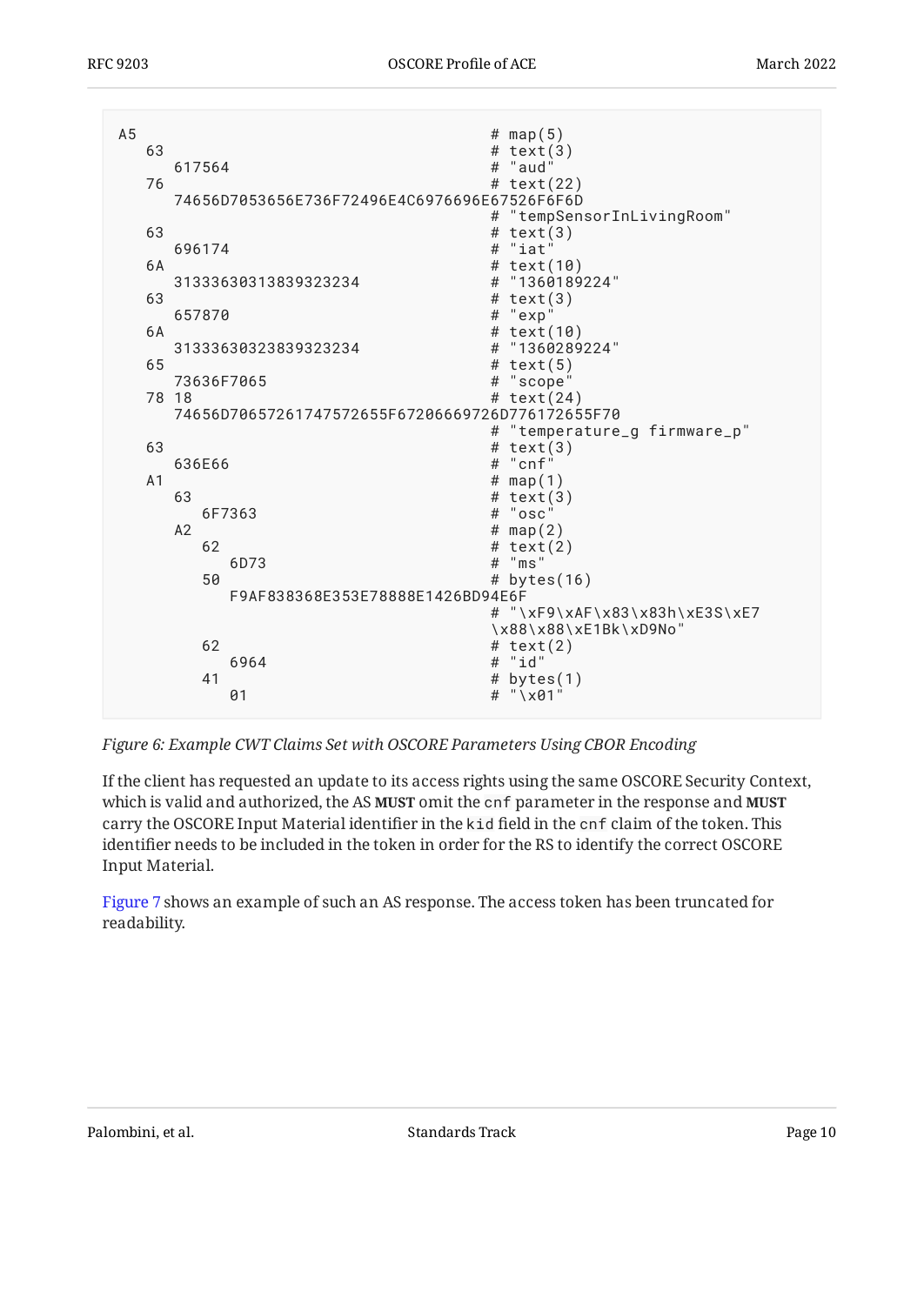```
 Header: Created (Code=2.01)
    Content-Type: "application/ace+cbor"
    Payload:
    {
 "access_token" : h'8343a1010aa2044c53 ...
 (remainder of access token (CWT) omitted for brevity)',
 "ace_profile" : "coap_oscore",
 "expires_in" : "3600"
    }
```
*[Figure 7:](#page-10-1) [Example AS-to-C Access Token Response with an OSCORE Pro](#page-9-1)file for the Update of Access [Rights](#page-9-1)* 

[Figure 8](#page-10-2) shows an example CWT Claims Set that contains the necessary OSCORE parameters in the cnf claim for the update of access rights.

```
 {
    "aud" : "tempSensorInLivingRoom",
 "iat" : "1360189224",
 "exp" : "1360289224",
 "scope" : "temperature_h",
 "cnf" : {
 "kid" : h'01'
    }
  }
```
<span id="page-10-0"></span>*[Figure 8: Example CWT Claims Set with OSCORE Parameters for the Update of Access Rights](#page-10-2)* 

#### **[3.2.1. The OSCORE\\_Input\\_Material](#page-10-0)**

An OSCORE\_Input\_Material is an object that represents the input material to derive an OSCORE Security Context, i.e., the local set of information elements necessary to carry out the cryptographic operations in OSCORE ([Section 3.1](https://www.rfc-editor.org/rfc/rfc8613#section-3.1) of [[RFC8613\]](#page-25-3)). In particular, the OSCORE\_Input\_Material is defined to be serialized and transported between nodes, as specified by this document, but it can also be used by other specifications if needed. The OSCORE\_Input\_Material can be encoded as either a JSON object or a CBOR map. The set of common parameters that can appear in an OSCORE\_Input\_Material can be found in the IANA "OSCORE Security Context Parameters" registry ([Section 9.4](#page-23-0)), defined for extensibility, and the initial set of parameters defined in this document is specified below. All parameters are optional. [Table 1](#page-10-3) provides a summary of the OSCORE\_Input\_Material parameters defined in this section.

<span id="page-10-3"></span>

| name | <b>CBOR</b><br>label | <b>CBOR</b> type | registry | description                                |
|------|----------------------|------------------|----------|--------------------------------------------|
| id   |                      | byte string      |          | <b>OSCORE</b> Input<br>Material identifier |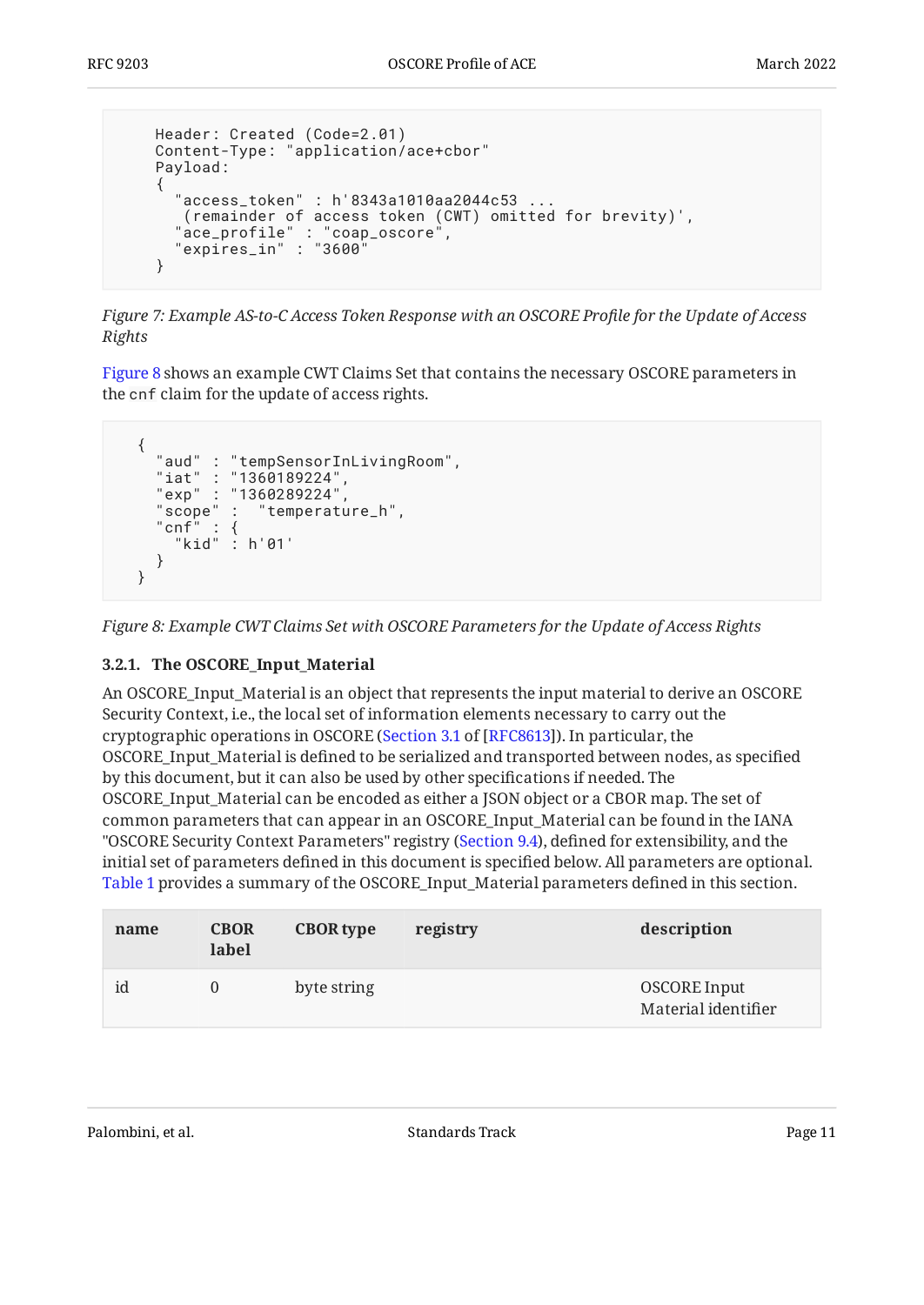| name      | <b>CBOR</b><br>label | <b>CBOR</b> type        | registry                                 | description                             |
|-----------|----------------------|-------------------------|------------------------------------------|-----------------------------------------|
| version   | 1                    | unsigned<br>integer     |                                          | <b>OSCORE</b> version                   |
| ms        | $\overline{2}$       | byte string             |                                          | OSCORE Master Secret<br>value           |
| hkdf      | 3                    | text string/<br>integer | [COSE.Algorithms] values<br>(HMAC-based) | <b>OSCORE HKDF value</b>                |
| alg       | $\overline{4}$       | text string/<br>integer | [COSE.Algorithms] values<br>(AEAD)       | <b>OSCORE AEAD</b><br>Algorithm value   |
| salt      | 5                    | byte string             |                                          | an input to OSCORE<br>Master Salt value |
| contextId | 6                    | byte string             |                                          | <b>OSCORE ID Context</b><br>value       |

*[Table 1: OSCORE\\_Input\\_Material Parameters](#page-10-3)* 

- id: This parameter identifies the OSCORE\_Input\_Material and is encoded as a byte string. In JSON, the "id" value is a base64-encoded byte string. In CBOR, the "id" type is a byte string, and it has label 0.
- version: This parameter identifies the OSCORE version number, which is an unsigned integer. Formore information about this field, see Section 5.4 of [RFC8613]. In JSON, the "version" value is an integer. In CBOR, the "version" type is an integer, and it has label 1.
- ms: This parameter identifies the OSCORE Master Secret value, which is a byte string. For more informationabout this field, see Section 3.1 of [RFC8613]. In JSON, the "ms" value is a base64encoded byte string. In CBOR, the "ms" type is byte string, and it has label 2.
- hkdf: This parameter identifies the OSCORE HKDF Algorithm. For more information about this field,see Section 3.1 of [RFC8613]. The values used **MUST** be registered in the IANA "COSE Algorithms" registry (see [COSE.Algorithms]) and **MUST** be HMAC-based HKDF algorithms (see [Section 3.1](https://www.rfc-editor.org/rfc/rfc9053#section-3.1) of [\[RFC9053\]](#page-26-3)). The value can be either the integer or the text-string value of the HMAC-based HKDF algorithm in the "COSE Algorithms" registry. In JSON, the "hkdf" value is a case-sensitive ASCII string or an integer. In CBOR, the "hkdf" type is a text string or integer, and it has label 3.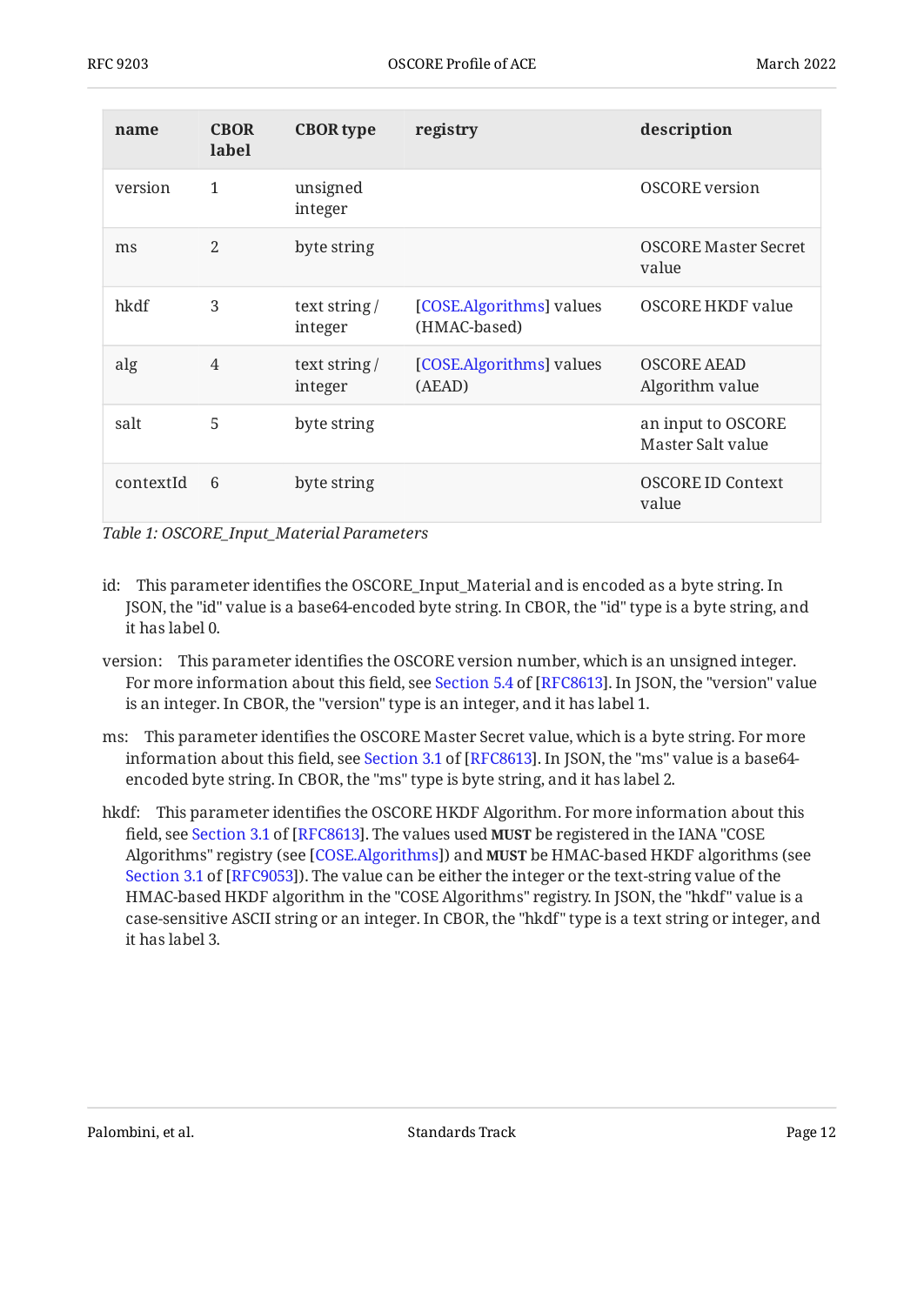- alg: This parameter identifies the OSCORE AEAD Algorithm. For more information about this field,see Section 3.1 of [RFC8613]. The values used **MUST** be registered in the IANA "COSE Algorithms" registry (see [COSE.Algorithms]) and **MUST** be AEAD algorithms. The value can be either the integer or the text-string value of the HMAC-based HKDF algorithm in the "COSE Algorithms" registry. In JSON, the "alg" value is a case-sensitive ASCII string or an integer. In CBOR, the "alg" type is a text string or integer, and it has label 4.
- salt: This parameter identifies an input to the OSCORE Master Salt value, which is a byte string. Formore information about this field, see Section 3.1 of [RFC8613]. In JSON, the "salt" value is a base64-encoded byte string. In CBOR, the "salt" type is a byte string, and it has label 5.
- contextId: This parameter identifies the security context as a byte string. This identifier is used asOSCORE ID Context. For more information about this field, see Section 3.1 of [RFC8613]. In JSON, the "contextID" value is a base64-encoded byte string. In CBOR, the "contextID" type is a byte string, and it has label 6.

An example of JSON OSCORE\_Input\_Material is given in [Figure 9.](#page-12-1)

```
 "osc" : {
 "alg" : "AES-CCM-16-64-128",
 "id" : b64'AQ=='
        "ms" : b64'+a+Dg2jjU+eIiOFCa9lObw'
 }
```
*[Figure 9: Example JSON OSCORE\\_Input\\_Material](#page-12-1)* 

The CDDL grammar describing the CBOR OSCORE\_Input\_Material is:

```
OSCORE_Input_Material = {
     ? 0 => bstr, ; id
    ? 1 => int, ; version
    ? 2 \Rightarrow \text{bstr},<br>? 3 \Rightarrow \text{tstr} / \text{int}, ; hkdf
    ? 3 \Rightarrow tstr / int,? 4 => tstr / int,    ; alg
    ? 5 \Rightarrow \text{bstr}, ; salt
    ? 6 => bstr, ; contextId
    * int / tstr => any
}
```
### <span id="page-12-0"></span>**[4. Client-RS Communication](#page-12-0)**

The following subsections describe the details of the POST request and response to the authz-info endpoint between the client and RS. The client generates a nonce N1 and an identifier ID1 that is unique in the sets of its own Recipient IDs and posts them together with the token that includes the materials (e.g., OSCORE parameters) received from the AS to the RS. The RS then generates a nonce N2 and an identifier ID2 that is unique in the sets of its own Recipient IDs and uses [Section](https://www.rfc-editor.org/rfc/rfc8613#section-3.2) [3.2](https://www.rfc-editor.org/rfc/rfc8613#section-3.2) of [[RFC8613\]](#page-25-3) to derive a security context based on a shared Master Secret, the two exchanged nonces, and the two identifiers, established between the client and server. The exchanged nonces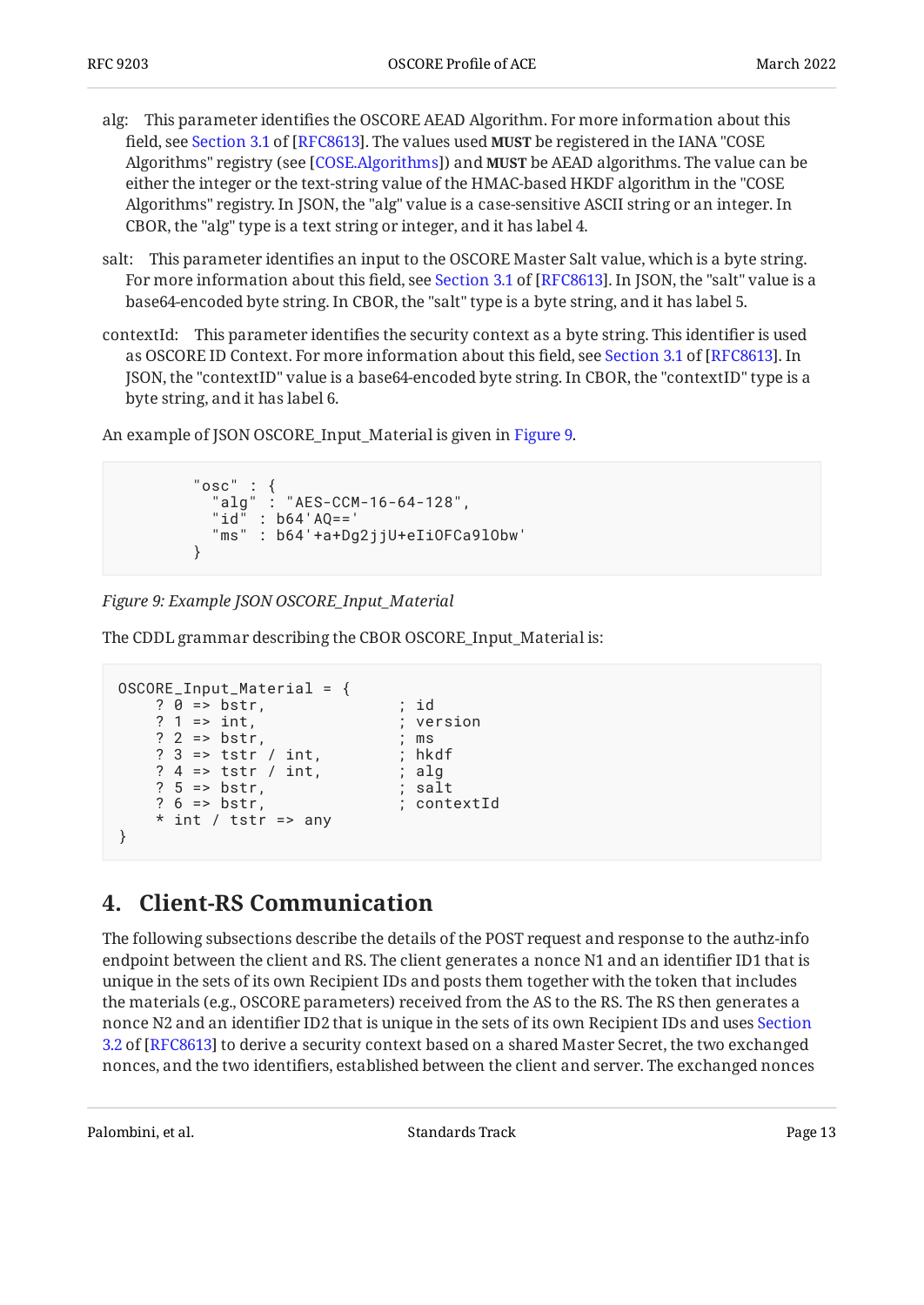and identifiers are encoded as a CBOR byte string if CBOR is used and as a base64 string if JSON is used. This security context is used to protect all future communication between the client and RS using OSCORE, as long as the access token is valid.

Note that the RS and client authenticate each other by generating the shared OSCORE Security Context using the PoP key as the Master Secret. An attacker posting a valid token to the RS will not be able to generate a valid OSCORE Security Context and thus will not be able to prove possession of the PoP key. Additionally, the mutual authentication is only achieved after the client has successfully verified a response from the RS protected with the generated OSCORE Security Context.

### <span id="page-13-0"></span>**[4.1. C-to-RS: POST to authz-info Endpoint](#page-13-0)**

The client **MUST** generate a nonce value N1 that is very unlikely to have been previously used with the same input keying material. The use of a 64-bit long random number as the nonce's value is **RECOMMENDED** in this profile. The client **MUST** store the nonce N1 as long as the response from the RS is not received and the access token related to it is still valid (to the best of the client's knowledge).

The client generates its own Recipient ID, ID1, for the OSCORE Security Context that it is establishing with the RS. By generating its own Recipient ID, the client makes sure that it does not collide with any of its Recipient IDs, nor with any other identifier ID1 if the client is executing this exchange with a different RS at the same time.

The client **MUST** use CoAP and the authorization information resource as described in [Section](https://www.rfc-editor.org/rfc/rfc9200#section-5.8.1)  $5.8.1$  of [\[RFC9200\]](#page-26-1) to transport the token, N1, and ID1 to the RS.

Note that the use of the payload and the Content-Format is different from what is described in [Section 5.8.1](https://www.rfc-editor.org/rfc/rfc9200#section-5.8.1) of [[RFC9200\]](#page-26-1), which only transports the token without any CBOR wrapping. In this profile, the client **MUST** wrap the token, N1, and ID1 in a CBOR map. The client **MUST** use the Content-Format"application/ace+cbor" defined in Section 8.14 of [RFC9200]. The client **MUST** include the access token using the access\_token parameter; N1 using the nonce1 parameter defined in [Section 4.1.1;](#page-14-0) and ID1 using the ace\_client\_recipientid parameter defined in [Section 4.1.2.](#page-14-1)

The communication with the authz-info endpoint does not have to be protected, except for the update of access rights case described below.

Note that a client may be required to re-POST the access token in order to complete a request, since an RS may delete a stored access token (and associated Security Context) at any time, for example, due to all storage space being consumed. This situation is detected by the client when it receives an AS Request Creation Hints response. Reposting the same access token will result in deriving a new OSCORE Security Context to be used with the RS, as different exchanged nonces will be used.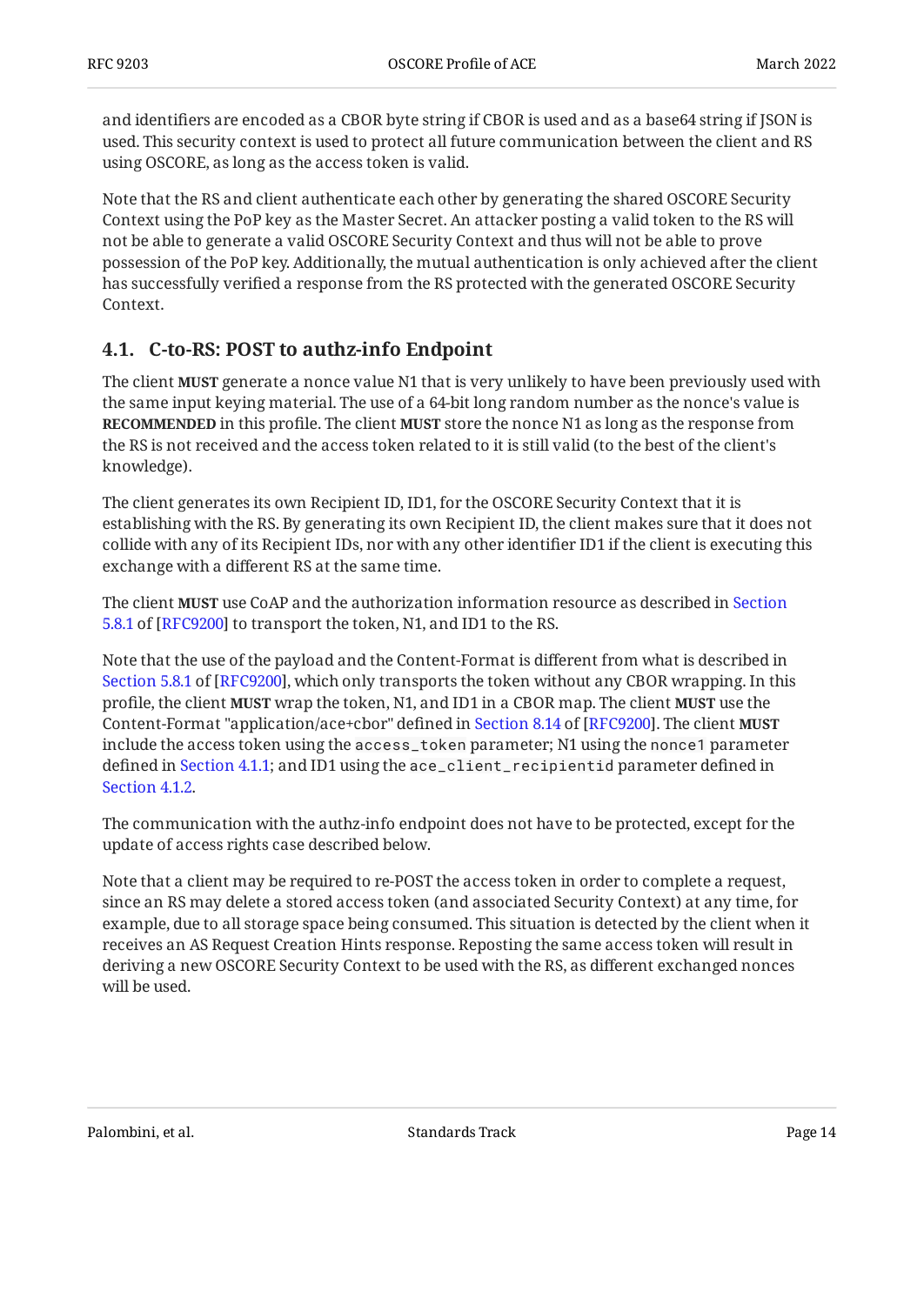The client may also choose to re-POST the access token in order to update its OSCORE Security Context. In that case, the client and the RS will exchange newly generated nonces, renegotiate identifiers, and derive new keying material. The client and RS might decide to keep the same identifiers or renew them during the renegotiation.

[Figure 10](#page-14-2) shows an example of the request sent from the client to the RS. The access token has been truncated for readability.

```
Header: POST (Code=0.02)
 Uri-Host: "rs.example.com"
 Uri-Path: "authz-info"
      Content-Format: "application/ace+cbor"
      Payload:
\{ "access_token": h'8343a1010aa2044c53 ...
        (remainder of access token (CWT) omitted for brevity)',
          "nonce1": h'018a278f7faab55a',
           "ace_client_recipientid" : h'1645'
        }
```
*[Figure 10: Example C-to-RS POST /authz-info Request Using CWT](#page-14-2)* 

If the client has already posted a valid token, has already established a security association with the RS, and wants to update its access rights, the client can do so by posting the new token (retrieved from the AS and containing the update of access rights) to the /authz-info endpoint. The client **MUST** protect the request using the OSCORE Security Context established during the first token exchange. The client **MUST** only send the access\_token field in the CBOR map in the payload; no nonce or identifier is sent. After proper verification (see [Section 4.2\)](#page-15-0), the RS will replace the old token with the new one, maintaining the same Security Context.

### <span id="page-14-0"></span>**[4.1.1. The Nonce 1 Parameter](#page-14-0)**

The nonce  $\,$  1 parameter **MUST** be sent from the client to the RS, together with the access token, if the ACE profile used is "coap\_oscore", and the message is not an update of access rights, protected with an existing OSCORE Security Context. The parameter is encoded as a byte string for CBORbased interactions and as a string (base64-encoded binary) for JSON-based interactions. This parameter is registered in [Section 9.2](#page-22-0).

### <span id="page-14-1"></span>**[4.1.2. The ace\\_client\\_recipientid Parameter](#page-14-1)**

The ace\_client\_recipientid parameter **MUST** be sent from the client to the RS, together with the access token, if the ACE profile used is "coap\_oscore", and the message is not an update of access rights, protected with an existing OSCORE Security Context. The parameter is encoded as a byte string for CBOR-based interactions and as a string (base64-encoded binary) for JSON-based interactions. This parameter is registered in [Section 9.2](#page-22-0).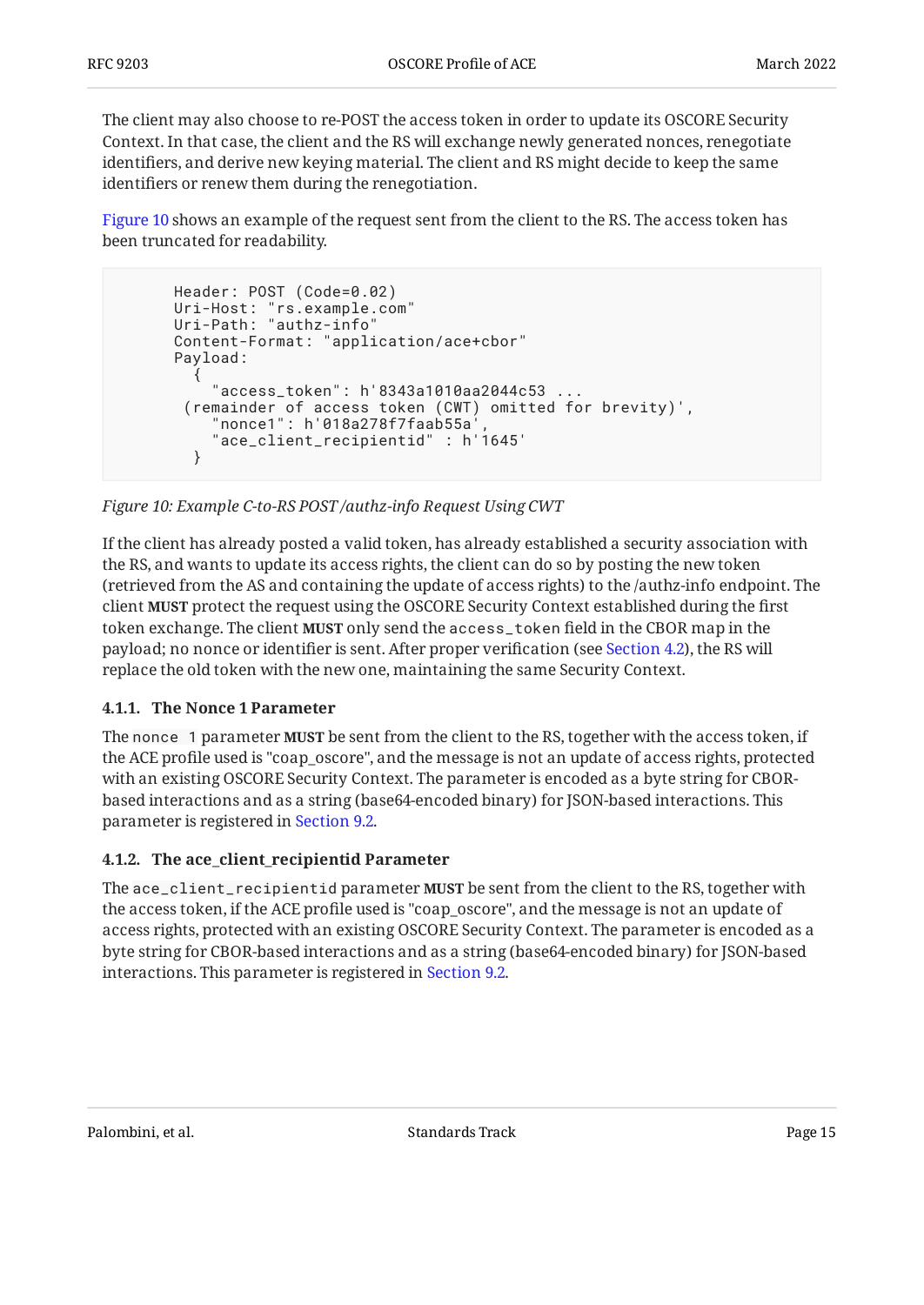### <span id="page-15-0"></span>**[4.2. RS-to-C: 2.01 \(Created\)](#page-15-0)**

TheRS **MUST** follow the procedures defined in Section 5.8.1 of [RFC9200]: the RS must verify the validity of the token. If the token is valid, the RS must respond to the POST request with 2.01 (Created). If the token is valid but is associated to claims that the RS cannot process (e.g., an unknown scope), or if any of the expected parameters are missing (e.g., any of the mandatory parameters from the AS or the identifier ID1), or if any parameters received in the osc field are unrecognized, the RS must respond with an error response code equivalent to the CoAP code 4.00 (Bad Request). In the latter two cases, the RS may provide additional information in the error response, in order to clarify what went wrong. The RS may make an introspection request (see [Section 5.9.1](https://www.rfc-editor.org/rfc/rfc9200#section-5.9.1) of [[RFC9200\]](#page-26-1)) to validate the token before responding to the POST request to the authz-info endpoint.

Additionally, the RS **MUST** generate a nonce N2 that is very unlikely to have been previously used with the same input keying material and its own Recipient ID, ID2. The RS makes sure that ID2 does not collide with any of its Recipient IDs. The RS **MUST** ensure that ID2 is different from the value received in the ace\_client\_recipientid parameter. The RS sends N2 and ID2 within the 2.01 (Created) response. The payload of the 2.01 (Created) response **MUST** be a CBOR map containing the nonce2 parameter defined in [Section 4.2.1,](#page-16-0) set to N2, and the ace\_server\_recipientid parameter defined in [Section 4.2.2,](#page-16-1) set to ID2. The use of a 64-bit long  ${\bf r}$ andom number as the nonce's value is  ${\bf RECOMMENDED}$  in this profile. The RS **MUST** use the Content-Format"application/ace+cbor" defined in Section 8.14 of [RFC9200].

[Figure 11](#page-15-1) shows an example of the response sent from the RS to the client.

```
 Header: Created (Code=2.01)
 Content-Format: "application/ace+cbor"
      Payload:
\{ "nonce2": h'25a8991cd700ac01',
        "ace_server_recipientid" : h'0000'
 }
```
#### *[Figure 11: Example RS-to-C 2.01 \(Created\) Response](#page-15-1)*

Asspecified in Section 5.8.3 of [RFC9200], the RS must notify the client with an error response with code 4.01 (Unauthorized) for any long running request before terminating the session, when the access token expires.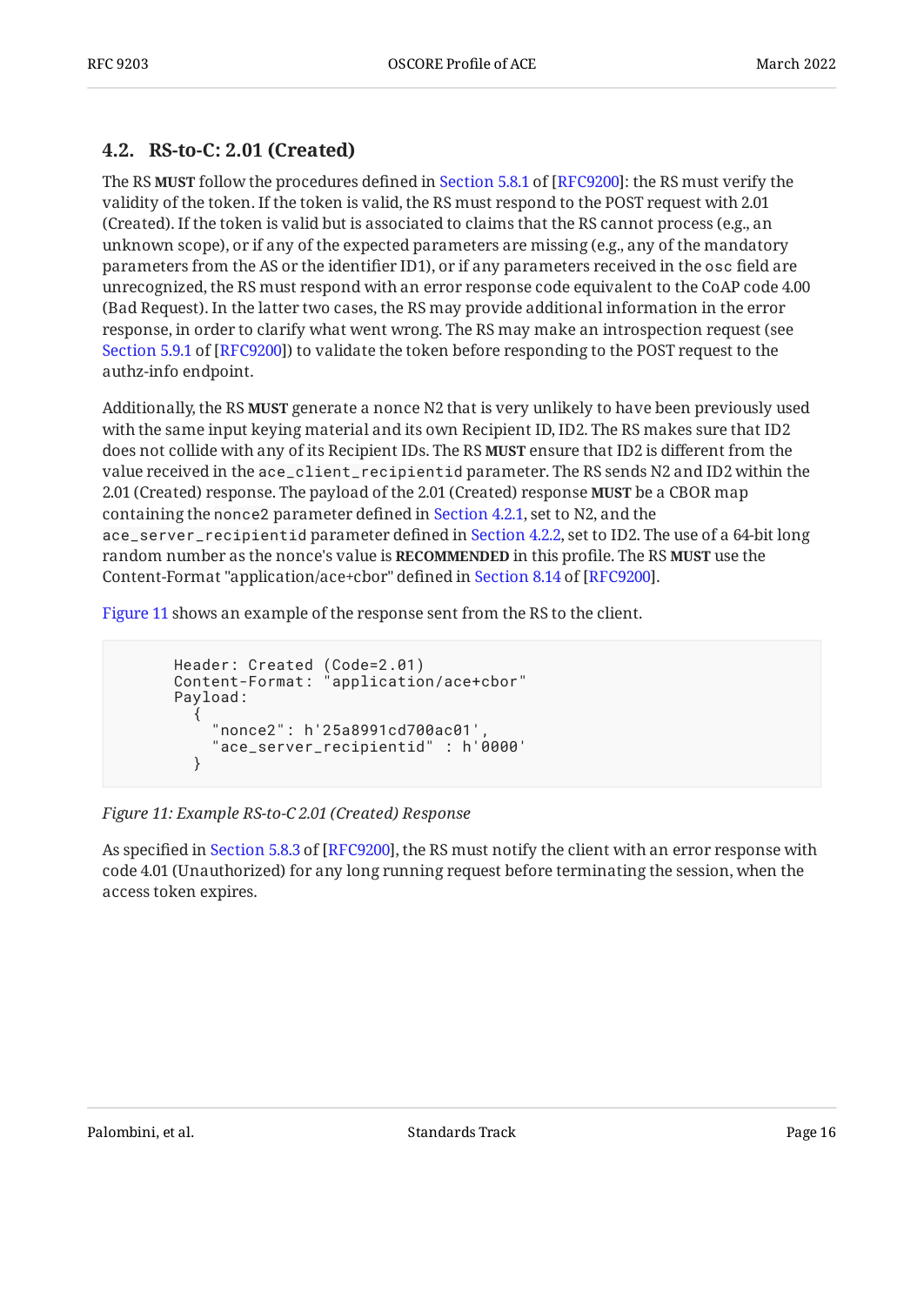If the RS receives the token in an OSCORE-protected message, it means that the client is requesting an update of access rights. The RS **MUST** ignore any nonce and identifiers in the request, if any were sent. The RS **MUST** check that the "kid" of the cnf claim of the new access token matches the identifier of the OSCORE Input Material of the context used to protect the message. If that is the case, the RS **MUST** overwrite the old token and associate the new token to the Security Context identified by the "kid" value in the onf claim. The RS **MUST** respond with a 2.01 (Created) response protected with the same Security Context, with no payload. If any verification fails, the RS **MUST** respond with a 4.01 (Unauthorized) error response.

Asspecified in Section 5.8.1 of [RFC9200], when receiving an updated access token with updated authorization information from the client (see [Section 3.1](#page-5-1)), it is recommended that the RS overwrites the previous token; that is, only the latest authorization information in the token received by the RS is valid. This simplifies the process needed by the RS to keep track of authorization information for a given client.

#### <span id="page-16-0"></span>**[4.2.1. The Nonce 2 Parameter](#page-16-0)**

The nonce  $\,$  2 parameter **MUST** be sent from the RS to the client if the ACE profile used is "coap\_oscore" and the message is not a response to an update of access rights, protected with an existing OSCORE Security Context. The parameter is encoded as a byte string for CBOR-based interactions and as a string (base64-encoded binary) for JSON-based interactions. This parameter is registered in [Section 9.2](#page-22-0)

#### <span id="page-16-1"></span>**[4.2.2. The ace\\_server\\_recipientid Parameter](#page-16-1)**

The ace\_server\_recipientid parameter **MUST** be sent from the RS to the client if the ACE profile used is "coap\_oscore" and the message is not a response to an update of access rights, protected with an existing OSCORE Security Context. The parameter is encoded as a byte string for CBOR-based interactions and as a string (base64-encoded binary) for JSON-based interactions. This parameter is registered in [Section 9.2](#page-22-0)

### <span id="page-16-2"></span>**[4.3. OSCORE Setup](#page-16-2)**

<span id="page-16-3"></span>Once the 2.01 (Created) response is received from the RS, following the POST request to authz-info endpoint, the client **MUST** extract the bstr nonce N2 from the nonce2 parameter in the CBOR map in the payload of the response. Then, the client **MUST** set the Master Salt of the Security Context created to communicate with the RS to the concatenation of salt, N1, and N2 in this order: Master Salt = salt  $| N1 | N2$ , where  $|$  denotes byte string concatenation, salt is the CBOR byte string received from the AS in [Section 3.2](#page-6-0), and N1 and N2 are the two nonces encoded as CBOR byte strings. An example of Master Salt construction using CBOR encoding is given in [Figure 12.](#page-17-0)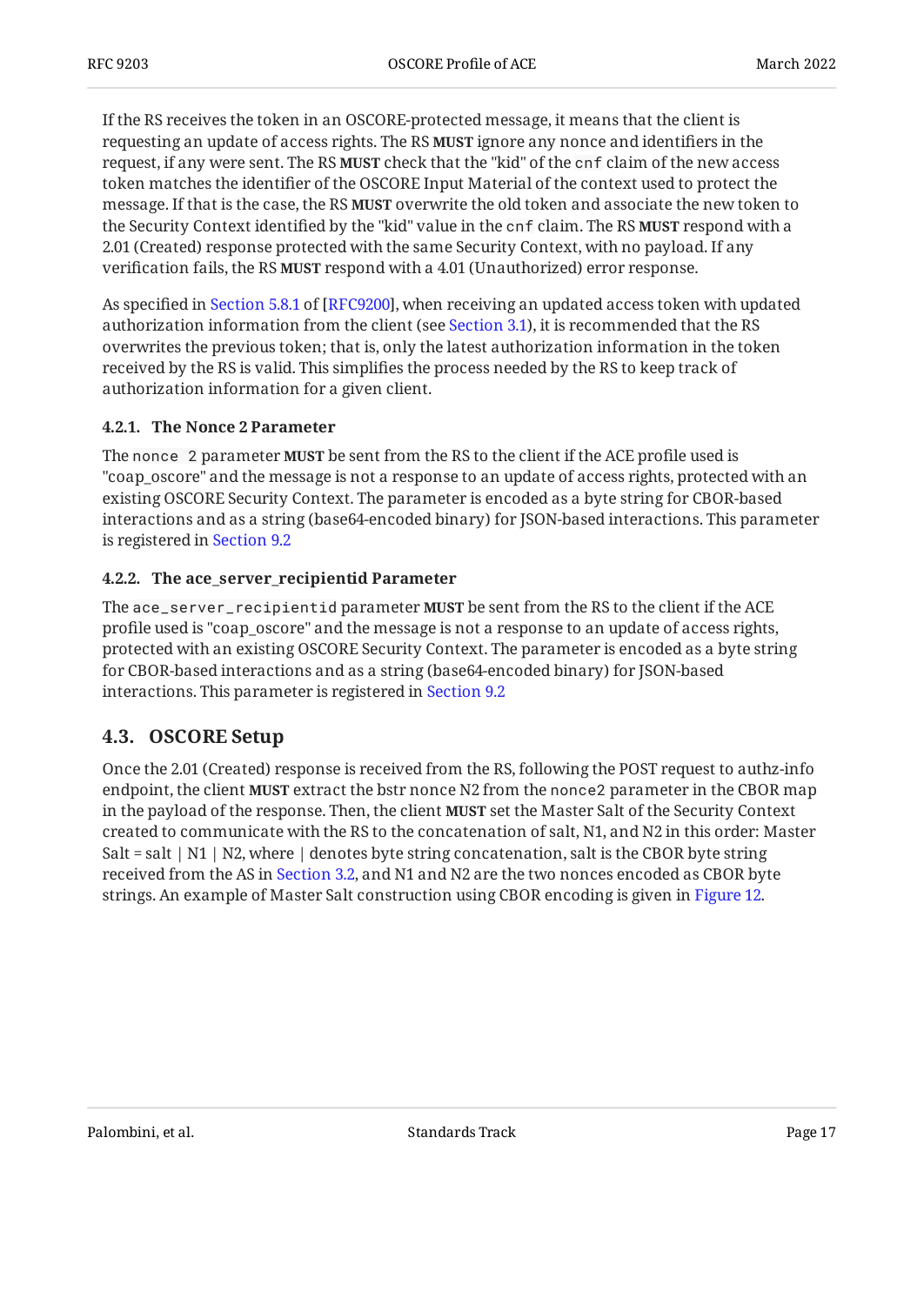```
N1, N2 and input salt expressed in CBOR diagnostic notation:
       nonce1 = h'018a278f7faab55a'
       nonce2 = h'25a8991cd700ac01'
       input salt = h'f9af838368e353e78888e1426bd94e6f'
N1, N2 and input salt as CBOR encoded byte strings:
       nonce1 = 0x48018a278f7faab55a
       nonce2 = 0x4825a8991cd700ac01
       input salt = 0x50f9af838368e353e78888e1426bd94e6f
Master Salt = 0x50 f9af838368e353e78888e1426bd94e6f
                 48 018a278f7faab55a 48 25a8991cd700ac01
```
#### *[Figure 12:](#page-17-0) [Example of Master Salt Construction Using CBOR Encoding](#page-16-3)*

If JSON is used instead of CBOR, the Master Salt of the Security Context is the base64 encoding of the concatenation of the same parameters, each of them prefixed by their size, encoded in 1 byte. When using JSON, the nonces and input salt have a maximum size of 255 bytes. An example of Master Salt construction using base64 encoding is given in [Figure 13.](#page-17-1)

```
N1, N2 and input salt values:
       nonce1 = 0x018a278f7faab55a (8 bytes)
       nonce2 = 0x25a8991cd700ac01 (8 bytes)
       input salt = 0xf9af838368e353e78888e1426bd94e6f (16 bytes)
Input to Base64 encoding: 0x10 f9af838368e353e78888e1426bd94e6f
                             08 018a278f7faab55a 08 25a8991cd700ac01
Master Salt = b64'EPmvq4No41PniIjhQmvZTm8IAYonj3+qtVoIJaiZHNcArAE='
```
### *[Figure 13: Example of Master Salt Construction Using Base64 Encoding](#page-17-1)*

The client **MUST** set the Sender ID to the ace\_server\_recipientid received in [Section 4.2](#page-15-0) and set the Recipient ID to the <code>ace\_client\_recipientid</code> sent in [Section 4.1.](#page-13-0) The client **MUST** set the Master Secret from the parameter received from the AS in [Section 3.2.](#page-6-0) The client **MUST** set the AEAD algorithm, ID Context, HKDF, and OSCORE version from the parameters received from the AS in [Section 3.2](#page-6-0), if present. In case an optional parameter is omitted, the default value **SHALL** be used as described in Sections [3.2](https://www.rfc-editor.org/rfc/rfc8613#section-3.2) and [5.4](https://www.rfc-editor.org/rfc/rfc8613#section-5.4) of [RFC8613]. After that, the client **MUST** derive the completeSecurity Context following Section 3.2.1 of [RFC8613]. From this point on, the client **MUST** use this Security Context to communicate with the RS when accessing the resources as specified by the authorization information.

If any of the expected parameters are missing (e.g., any of the mandatory parameters from the AS or the RS), or if ace\_client\_recipientid equals ace\_server\_recipientid (and as a consequence,the Sender and Recipient Keys derived would be equal; see Section 3.3 of [RFC8613]), then the client **MUST** stop the exchange and **MUST NOT** derive the Security Context. The client **MAY** restart the exchange, to get the correct security material.

The client then uses this Security Context to send requests to the RS using OSCORE.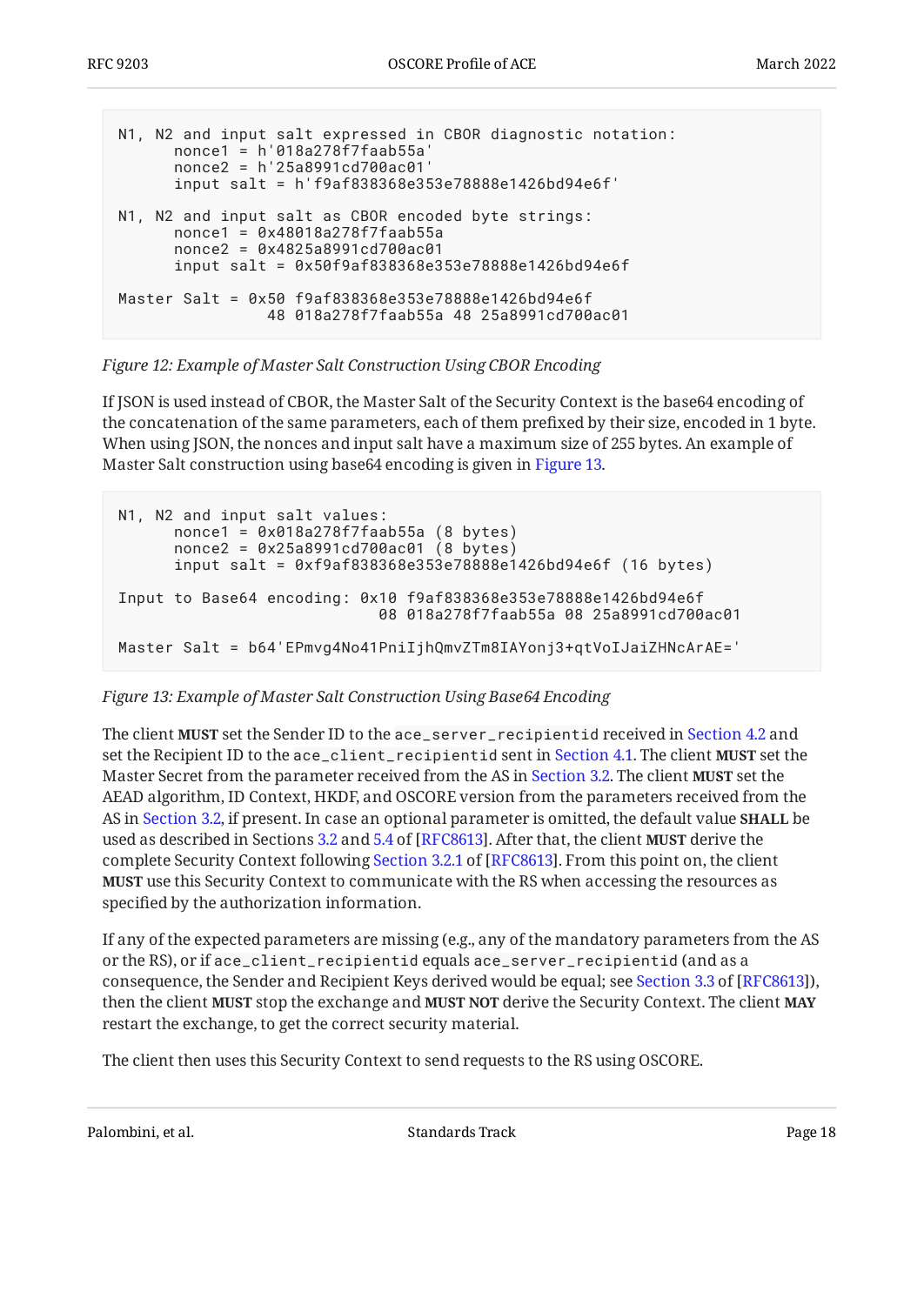After sending the 2.01 (Created) response, the RS **MUST** set the Master Salt of the Security Context created to communicate with the client to the concatenation of salt, N1, and N2 in the same way described above. An example of Master Salt construction using CBOR encoding is given in [Figure](#page-17-0) [12](#page-17-0) and using base64 encoding is given in [Figure 13.](#page-17-1) The RS **MUST** set the Sender ID from the ace\_client\_recipientid received in [Section 4.1](#page-13-0) and set the Recipient ID from the ace\_server\_recipientid sent in [Section 4.2.](#page-15-0) The RS MUST set the Master Secret from the parameter received from the AS and forwarded by the client in the access token in [Section 4.1](#page-13-0) after validation of the token as specified in [Section 4.2](#page-15-0). The RS **MUST** set the AEAD algorithm, ID Context, HKDF, and OSCORE version from the parameters received from the AS and forwarded by the client in the access token in [Section 4.1](#page-13-0) after validation of the token as specified in [Section 4.2,](#page-15-0) if present. In case an optional parameter is omitted, the default value be used as described **SHALL** in Sections [3.2](https://www.rfc-editor.org/rfc/rfc8613#section-3.2) and [5.4](https://www.rfc-editor.org/rfc/rfc8613#section-5.4) of [RFC8613]. After that, the RS **MUST** derive the complete Security Context followingSection 3.2.1 of [RFC8613] and **MUST** associate this Security Context with the authorization information from the access token.

The RS then uses this Security Context to verify requests and send responses to the client using OSCORE. If OSCORE verification fails, error responses are used, as specified in [Section 8](https://www.rfc-editor.org/rfc/rfc8613#section-8) of [[RFC8613\]](#page-25-3). Additionally, if OSCORE verification succeeds, the verification of access rights is performed as described in [Section 4.4](#page-18-0). The RS **MUST NOT** use the Security Context after the related token has expired and **MUST** respond with an unprotected 4.01 (Unauthorized) error message to requests received that correspond to a Security Context with an expired token.

Note that the ID Context can be assigned by the AS, communicated and set in both the RS and client after the exchange specified in this profile is executed. Subsequently, the client and RS can update their ID Context by running a mechanism such as the one defined in [Appendix B.2](https://www.rfc-editor.org/rfc/rfc8613#appendix-B.2) of [[RFC8613\]](#page-25-3) if they both support it and are configured to do so. In that case, the ID Context in the OSCORE Security Context will not match the contextId parameter of the corresponding OSCORE\_Input\_Material. Running Appendix [B.2](https://www.rfc-editor.org/rfc/rfc8613#appendix-B.2) results in the keying material being updated in the Security Contexts of the client and RS; this same result can also be achieved by the client reposting the access token to the unprotected /authz-info endpoint at the RS, as described in [Section 4.1](#page-13-0), but without updating the ID Context.

### <span id="page-18-0"></span>**[4.4. Access Rights Veri](#page-18-0)fication**

TheRS **MUST** follow the procedures defined in Section 5.8.2 of [RFC9200]: if an RS receives an OSCORE-protected request from a client, then the RS processes it according to [[RFC8613\]](#page-25-3). If OSCORE verification succeeds, and the target resource requires authorization, the RS retrieves the authorization information using the access token associated to the Security Context. The RS then must verify that the authorization information covers the resource and the action requested.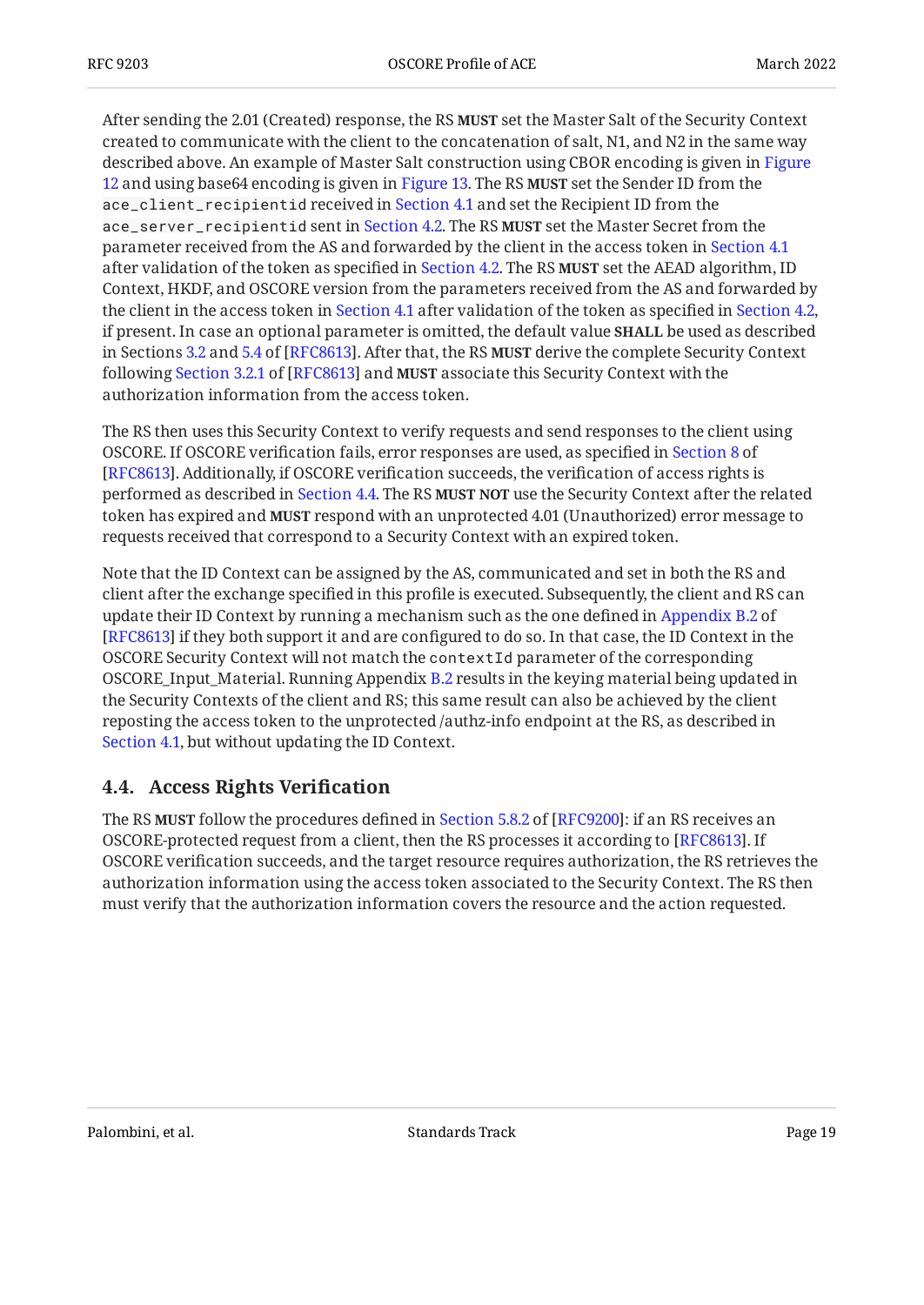### <span id="page-19-0"></span>**[5. Secure Communication with AS](#page-19-0)**

As specified in the ACE framework ([Section 5.9](https://www.rfc-editor.org/rfc/rfc9200#section-5.9) of [\[RFC9200\]](#page-26-1)), the requesting entity (RS and/or client) and the AS communicates via the introspection or token endpoint. The use of CoAP and OSCORE [RFC8613] for this communication is **RECOMMENDED** in this profile; other protocols fulfillingthe security requirements defined in Section 5 of [RFC9200] (such as HTTP and DTLS or TLS) **MAY** be used instead.

If OSCORE is used, the requesting entity and the AS are expected to have preestablished security contexts in place. How these security contexts are established is out of scope for this profile. Furthermore, the requesting entity and the AS communicate through the introspection endpoint asspecified in Section 5.9 of [RFC9200] and through the token endpoint as specified in [Section 5.8](https://www.rfc-editor.org/rfc/rfc9200#section-5.8) . of [[RFC9200\]](#page-26-1)

## <span id="page-19-1"></span>**[6. Discarding the Security Context](#page-19-1)**

There are a number of scenarios where a client or RS needs to discard the OSCORE security context and acquire a new one.

The client **MUST** discard the current Security Context associated with an RS when any of the following occurs:

- the sequence number space ends. •
- $\bullet$  the access token associated with the context becomes invalid due to, for example, expiration.
- $\bullet$  the client receives a number of 4.01 Unauthorized responses to OSCORE requests using the same Security Context. The exact number needs to be specified by the application.
- $\bullet$  the client receives a new nonce in the 2.01 (Created) response (see [Section 4.2\)](#page-15-0) to a POST request to the authz-info endpoint, when reposting a (non-expired) token associated to the existing context.

The RS **MUST** discard the current Security Context associated with a client when any of the following occurs:

- the sequence number space ends.
- the access token associated with the context expires. •
- $\bullet$  the client has successfully replaced the current security context with a newer one by posting an access token to the unprotected /authz-info endpoint at the RS, e.g., by reposting the same token, as specified in [Section 4.1](#page-13-0).

Whenever one more access token is successfully posted to the RS, and a new Security Context is derived between the client and RS, messages in transit that were protected with the previous Security Context might not pass verification, as the old context is discarded. That means that messages sent shortly before the client posts one more access tokens to the RS might not successfully reach the destination. Analogously, implementations may want to cancel CoAP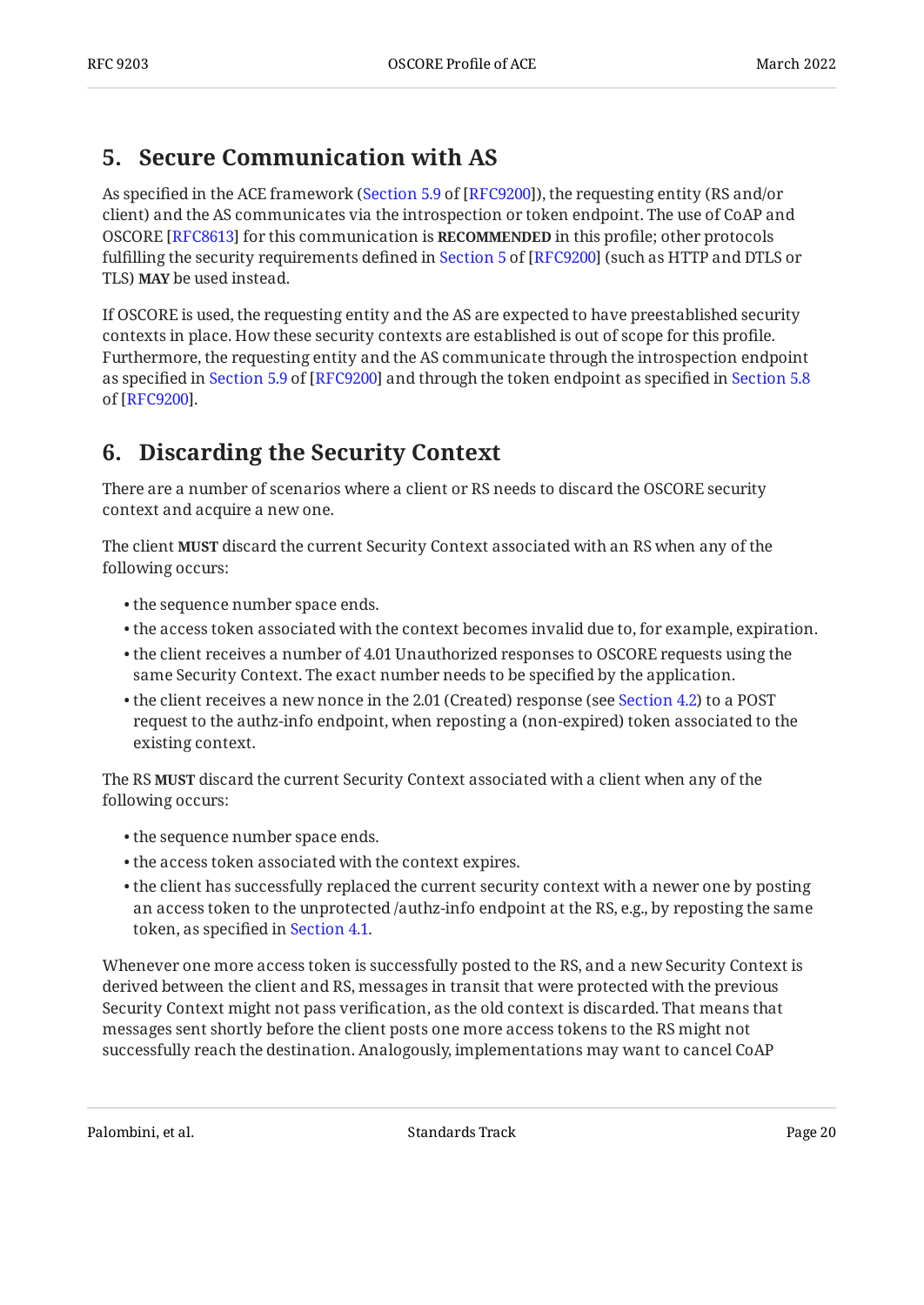observations at the RS registered before the Security Context is replaced, or conversely, they will need to implement a mechanism to ensure that those observations are to be protected with the newly derived Security Context.

## <span id="page-20-0"></span>**[7. Security Considerations](#page-20-0)**

This document specifies a profile for the ACE framework [RFC9200]. Thus, the general security considerations from the framework also apply to this profile.

Furthermore, the general security considerations of OSCORE [RFC8613] also apply to this specific use of the OSCORE protocol.

As previously stated, the proof of possession in this profile is performed by both parties verifying that they have established the same Security Context, as specified in [Section 4.3](#page-16-2), which means that both the OSCORE request and the OSCORE response passes verification. RS authentication requires both that the client trusts the AS and that the OSCORE response from the RS passes verification.

OSCORE is designed to secure point-to-point communication, providing a secure binding between the request and the response(s). Thus, the basic OSCORE protocol is not intended for use in pointto-multipoint communication (e.g., multicast, publish-subscribe). Implementers of this profile should make sure that their use case corresponds to the expected use of OSCORE, to prevent weakening the security assurances provided by OSCORE.

Since the use of nonces N1 and N2 during the exchange guarantees uniqueness of AEAD keys and nonces, it is **REQUIRED** that the exchanged nonces are not reused with the same input keying material even in case of reboots. The exchange of 64-bit random nonces is **RECOMMENDED** in this document. Considering the birthday paradox, the average collision for each nonce will happen

after  $2^{32}$  messages, which is considerably more token provisionings than would be expected for intended applications. If applications use something else, such as a counter, they need to guarantee that reboot and loss of state on either node does not provoke reuse. If that is not guaranteed, nodes are susceptible to reuse of AEAD (nonce, key) pairs, especially since an on-path attacker can cause the use of a previously exchanged client nonce N1 for Security Context establishment by replaying the corresponding client-to-server message.

In this profile, it is **RECOMMENDED** that the RS maintains a single access token for each client. The use of multiple access tokens for a single client increases the strain on the resource server as it must consider every access token and calculate the actual permissions of the client. Also, tokens indicating different or disjoint permissions from each other may lead the server to enforce wrong permissions. If one of the access tokens expires earlier than others, the resulting permissions may offer insufficient protection. Developers **SHOULD** avoid using multiple access tokens for the same client.

If a single OSCORE Input Material is used with multiple RSs, the RSs can impersonate the client to one of the other RSs and impersonate another RS to the client. If a Master Secret is used with several clients, the clients can impersonate RS to one of the other clients. Similarly, if symmetric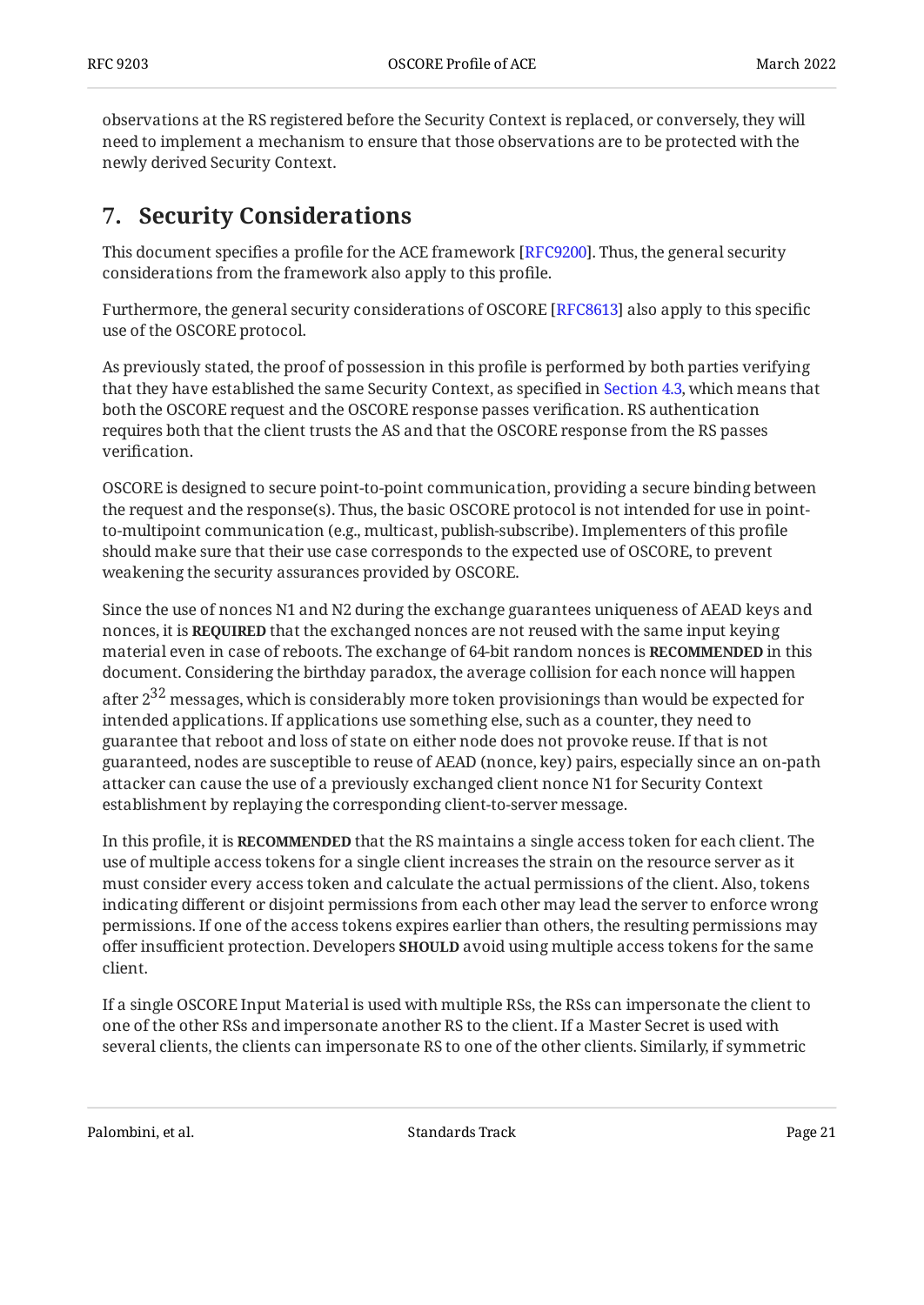keys are used to integrity protect the token between AS and RS and the token can be used with multiple RSs, the RSs can impersonate AS to one of the other RSs. If the token key is used for any other communication between the RSs and AS, the RSs can impersonate each other to the AS.

# <span id="page-21-0"></span>**[8. Privacy Considerations](#page-21-0)**

This document specifies a profile for the ACE framework [\[RFC9200\]](#page-26-1). Thus, the general privacy considerations from the framework also apply to this profile.

As this document uses OSCORE, the privacy considerations from [RFC8613] apply here as well.

An unprotected response to an unauthorized request may disclose information about the resource server and/or its existing relationship with the client. It is advisable to include as little information as possible in an unencrypted response. When an OSCORE Security Context already exists between the client and the resource server, more detailed information may be included.

The token is sent in the clear to the authz-info endpoint, so if a client uses the same single token from multiple locations with multiple resource servers, it can risk being tracked by the token's value even when the access token is encrypted.

The nonces exchanged in the request and response to the authz-info endpoint are also sent in the clear, so using random nonces is best for privacy (as opposed to, e.g., a counter, which might leak some information about the client).

The identifiers used in OSCORE, negotiated between the client and RS, are privacy sensitive (see [Section 12.8](https://www.rfc-editor.org/rfc/rfc8613#section-12.8) of [\[RFC8613](#page-25-3)]) and could reveal information about the client, or they may be used for correlating requests from one client.

Note that some information might still leak after OSCORE is established, due to observable message sizes, the source, and the destination addresses.

# <span id="page-21-2"></span><span id="page-21-1"></span>**[9. IANA Considerations](#page-21-1)**

### **[9.1. A](#page-21-2)CE Profi[le Registry](#page-21-2)**

The following registration has been made in the "ACE Profiles" registry following the procedure specifiedin Section 8.8 of [RFC9200]:

Name: coap\_oscore Description: Profile for using OSCORE to secure communication between constrained nodes CBOR Value: 2 Reference: RFC 9203 using the Authentication and Authorization for Constrained Environments framework.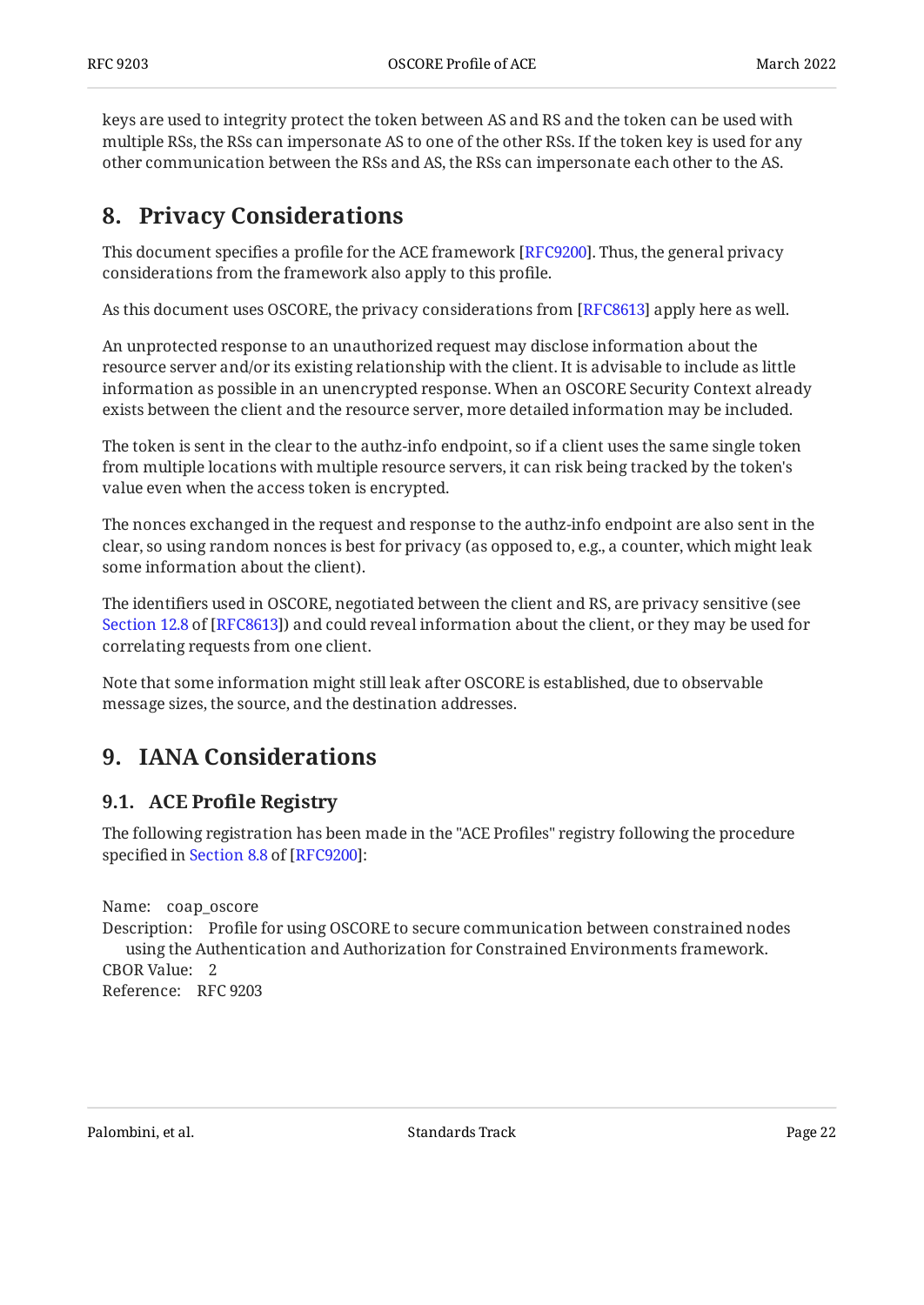### <span id="page-22-0"></span>**[9.2. OAuth Parameters Registry](#page-22-0)**

The following registrations have been made in the "OAuth Parameters" registry [IANA.OAuthParameters]following the procedure specified in Section 11.2 of [RFC6749]:

Parameter name: nonce1 Parameter usage location: client-rs request Change Controller: IETF Specification Document(s): RFC 9203

Parameter name: nonce2 Parameter usage location: rs-client response Change Controller: IETF Specification Document(s): RFC 9203

Parameter name: ace\_client\_recipientid Parameter usage location: client-rs request Change Controller: IETF Specification Document(s): RFC 9203

Parameter name: ace\_server\_recipientid Parameter usage location: rs-client response Change Controller: IETF Specification Document(s): RFC 9203

### <span id="page-22-1"></span>**[9.3. OAuth Parameters CBOR Mappings Registry](#page-22-1)**

The following registrations have been made in the "OAuth Parameters CBOR Mappings" registry followingthe procedure specified in Section 8.10 of [RFC9200]:

Name: CBOR Key: 40 Value Type: bstr Reference: RFC 9203 Original Specification: RFC 9203 nonce1

Name: CBOR Key: 42 Value Type: bstr Reference: RFC 9203 Original Specification: RFC 9203 nonce2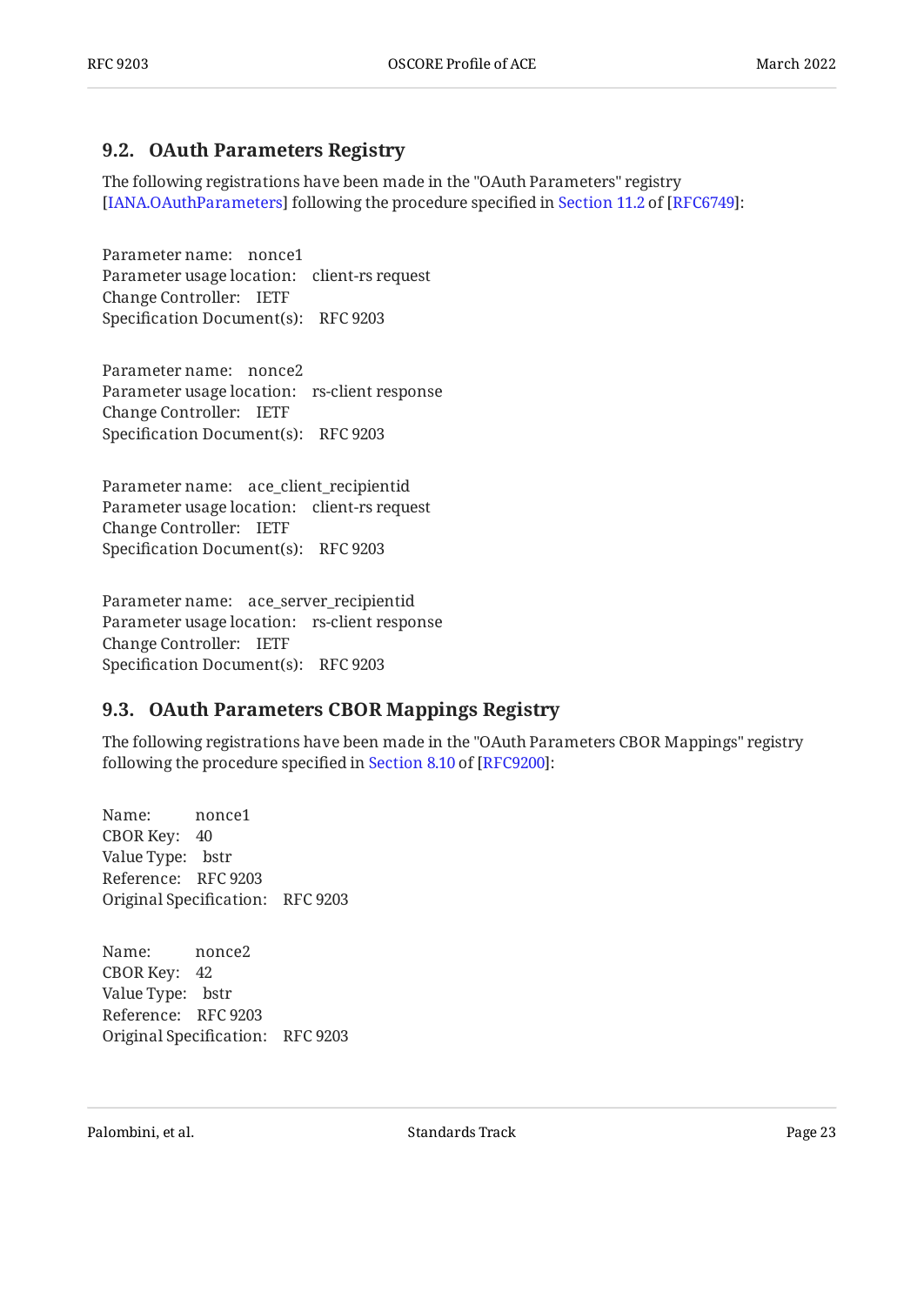Name: CBOR Key: 43 Value Type: bstr Reference: RFC 9203 Original Specification: RFC 9203 ace client recipientid

Name: CBOR Key: 44 Value Type: bstr Reference: RFC 9203 Original Specification: RFC 9203 ace\_server\_recipientid

### <span id="page-23-0"></span>**[9.4. OSCORE Security Context Parameters Registry](#page-23-0)**

IANA has created a new registry entitled "OSCORE Security Context Parameters". The registration procedure is Expert Review [RFC8126]. Guidelines for the experts are provided in [Section 9.7.](#page-24-2) It should be noted that in addition to the Expert Review, some portions of the registry require a specification, potentially on the Standards Track, be supplied as well.

The columns of the registry are:

- Name: The JSON name requested (e.g., "ms"). Because a core goal of this document is for the resulting representations to be compact, it is **RECOMMENDED** that the name be short. This name is case sensitive. Names may not match other registered names in a case-insensitive manner unless the designated experts determine that there is a compelling reason to allow an exception. The name is not used in the CBOR encoding.
- CBOR Label: The value to be used to identify this algorithm. Map key labels **MUST** be unique. The label can be a positive integer, a negative integer, or a string. Integer values between -256 and 255 and strings of length 1 are designated as Standards Track document required. Integer values from -65536 to -257 and from 256 to 65535 and strings of length 2 are designated as Specification Required. Integer values greater than 65535 and strings of length greater than 2 are designated as Expert Review. Integer values less than -65536 are marked as Private Use.

CBOR Type: This field contains the CBOR type for the field.

Registry: This field denotes the registry that values may come from, if one exists.

Description: This field contains a brief description for the field.

Reference: This contains a pointer to the public specification for the field, if one exists.

This registry has been initially populated by the values in [Table 1](#page-10-3). The Reference column for all of these entries is this document and [RFC8613].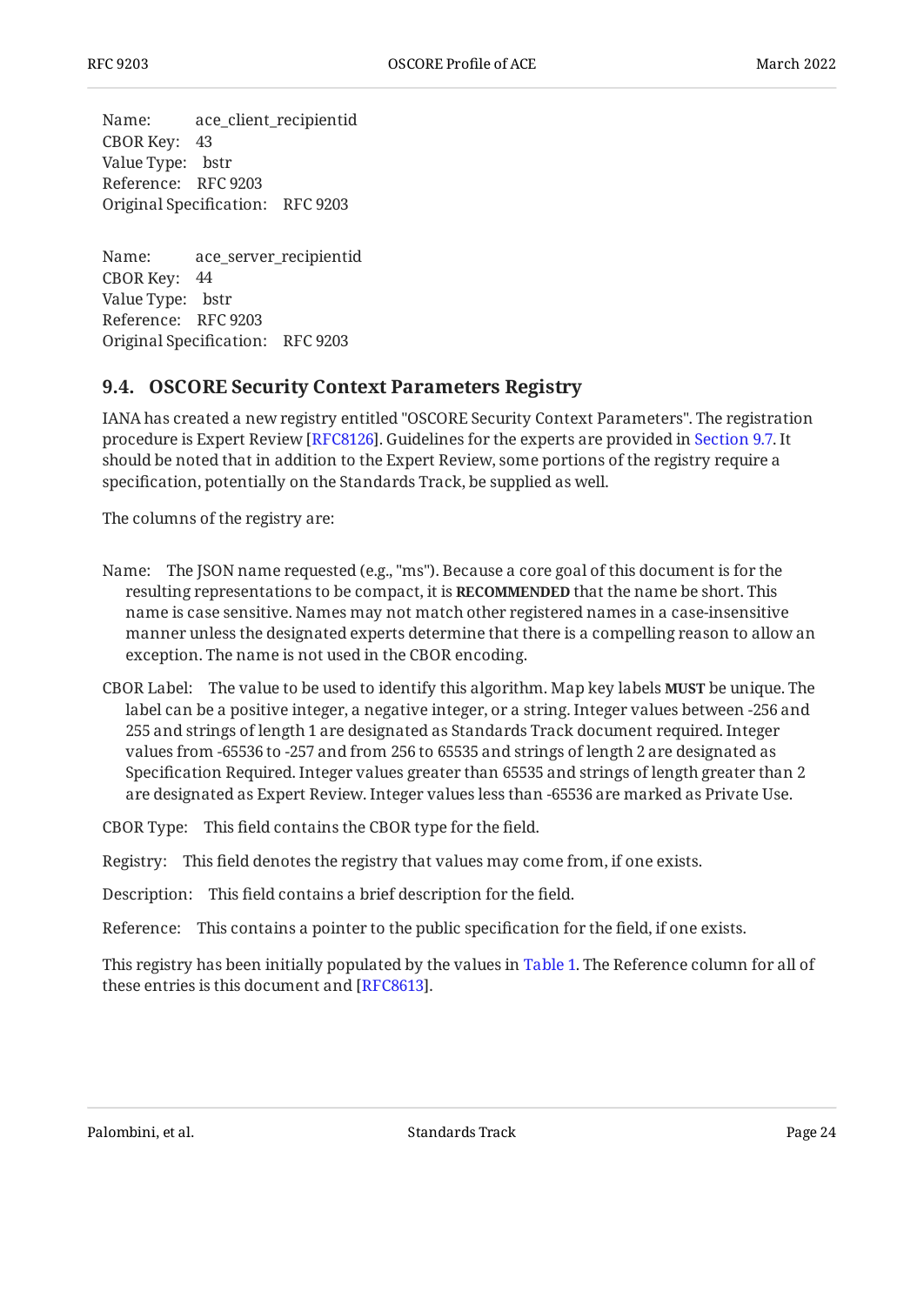### <span id="page-24-0"></span>**[9.5. C](#page-24-0)WT Confi[rmation Methods Registry](#page-24-0)**

The following registration has been made in the "CWT Confirmation Methods" registry [IANA.CWTConfirmationMethods]following the procedure specified in Section 7.2.1 of [RFC8747]:

Confirmation Method Name: "osc" Confirmation Method Description: OSCORE\_Input\_Material carrying the parameters for using JWT Confirmation Method Name: osc Confirmation Key: 4 Confirmation Value Type(s): map Change Controller: IETF OSCORE per-message security with implicit key confirmation

### <span id="page-24-1"></span>Specification Document(s): [Section 3.2.1](#page-10-0) of RFC 9203

### **[9.6. J](#page-24-1)WT Confi[rmation Methods Registry](#page-24-1)**

The following registration has been made in the "JWT Confirmation Methods" registry [IANA.JWTConfirmationMethods]following the procedure specified in Section 6.2.1 of [RFC7800]:

Confirmation Method Value: "osc"

Confirmation Method Description: OSCORE\_Input\_Material carrying the parameters for using OSCORE per-message security with implicit key confirmation

Change Controller: IETF Specification Document(s): [Section 3.2.1](#page-10-0) of RFC 9203

### <span id="page-24-2"></span>**[9.7. Expert Review Instructions](#page-24-2)**

The IANA registry established in this document is defined to use the Expert Review registration policy. This section gives some general guidelines for what the experts should be looking for, but they are being designated as experts for a reason, so they should be given substantial latitude.

Expert reviewers should take into consideration the following points:

- Point squatting should be discouraged. Reviewers are encouraged to get sufficient information for registration requests to ensure that the usage is not going to duplicate one that is already registered and that the point is likely to be used in deployments. The zones tagged as Private Use are intended for testing purposes and closed environments. Code points in other ranges should not be assigned for testing.
- $\bullet$  Specifications are required for the Standards Track range of point assignment. Specifications should exist for specification required ranges, but early assignment before a specification is available is considered to be permissible. Specifications are needed for the First Come First Served range if they are expected to be used outside of closed environments in an interoperable way. When specifications are not provided, the description provided needs to have sufficient information to identify what the point is being used for.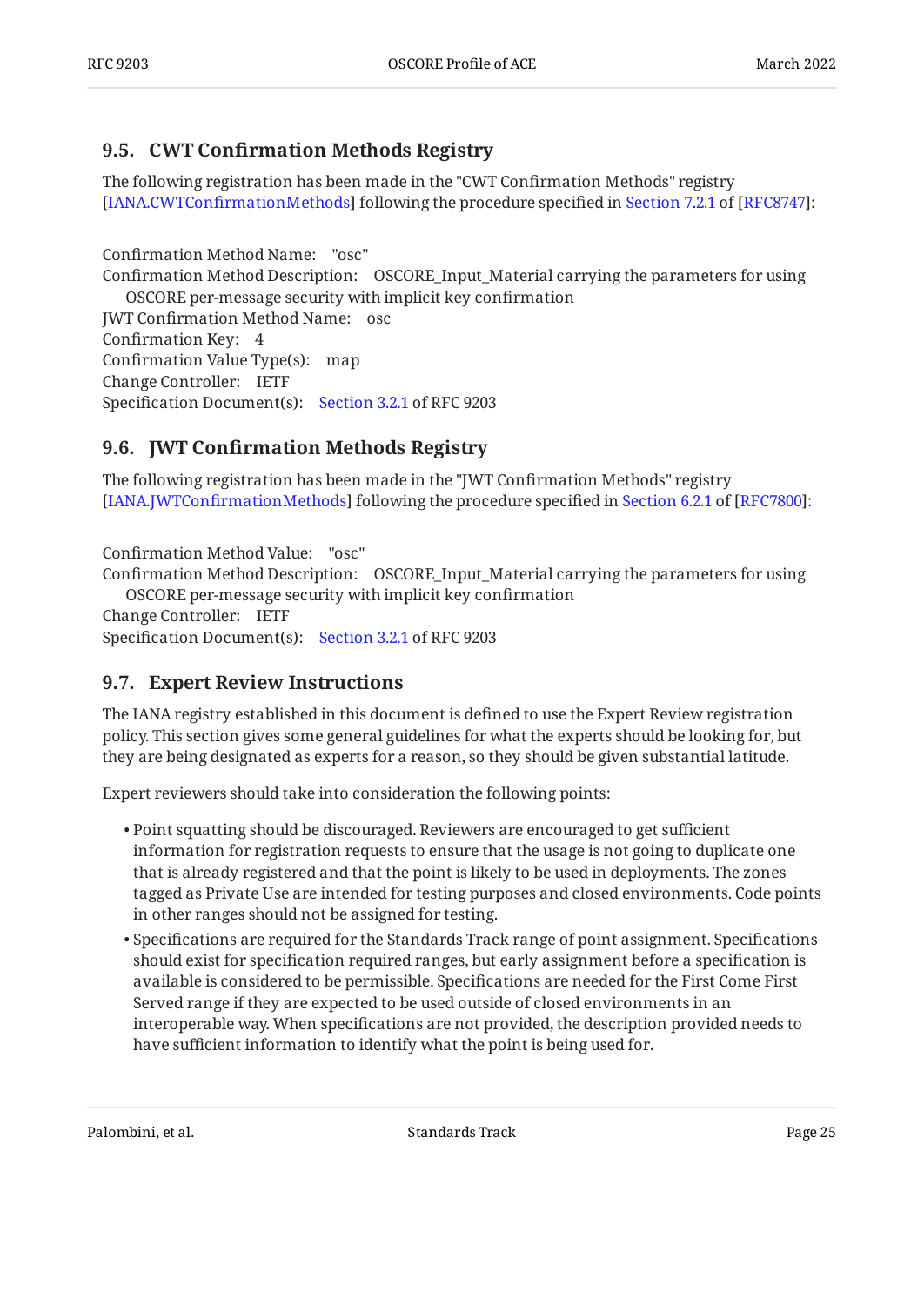Experts should take into account the expected usage of fields when approving point • assignment. The fact that there is a range for Standards Track documents does not mean that a Standards Track document cannot have points assigned outside of that range. The length of the encoded value should be weighed against how many code points of that length are left, the size of device it will be used on, and the number of code points left that encode to that size.

### <span id="page-25-1"></span><span id="page-25-0"></span>**[10. References](#page-25-0)**

### **[10.1. Normative References](#page-25-1)**

<span id="page-25-9"></span>**[COSE.Algorithms]** IANA, "COSE Algorithms", [<https://www.iana.org/assignments/cose>](https://www.iana.org/assignments/cose).

- <span id="page-25-11"></span>**[IANA.CWTConfirmationMethods] IANA, "CWT Confirmation Methods", <[https://](https://www.iana.org/assignments/cwt)** . [www.iana.org/assignments/cwt>](https://www.iana.org/assignments/cwt)
- <span id="page-25-12"></span>**[IANA.JWTConfirmationMethods]** IANA, "JWT Confirmation Methods", [<https://www.iana.org/](https://www.iana.org/assignments/jwt) . [assignments/jwt>](https://www.iana.org/assignments/jwt)
- <span id="page-25-10"></span><span id="page-25-7"></span><span id="page-25-5"></span><span id="page-25-4"></span><span id="page-25-2"></span>[IANA.OAuthParameters] IANA, "OAuth Parameters", [<https://www.iana.org/assignments/](https://www.iana.org/assignments/oauth-parameters) . [oauth-parameters](https://www.iana.org/assignments/oauth-parameters)>
	- **[RFC2119]** Bradner, S., "Key words for use in RFCs to Indicate Requirement Levels", BCP 14, RFC 2119, DOI 10.17487/RFC2119, March 1997, [<https://www.rfc-editor.org/info/](https://www.rfc-editor.org/info/rfc2119) . [rfc2119](https://www.rfc-editor.org/info/rfc2119)>
	- **[RFC5869]** Krawczyk, H. and P. Eronen, "HMAC-based Extract-and-Expand Key Derivation Function (HKDF)", RFC 5869, DOI 10.17487/RFC5869, May 2010, <[https://www.rfc-](https://www.rfc-editor.org/info/rfc5869). [editor.org/info/rfc5869](https://www.rfc-editor.org/info/rfc5869)>
	- **[RFC7252]** Shelby, Z., Hartke, K., and C. Bormann, "The Constrained Application Protocol (CoAP)", RFC 7252, DOI 10.17487/RFC7252, June 2014, [<https://www.rfc-editor.org/](https://www.rfc-editor.org/info/rfc7252) . [info/rfc7252>](https://www.rfc-editor.org/info/rfc7252)
	- **[RFC8174]** Leiba, B., "Ambiguity of Uppercase vs Lowercase in RFC 2119 Key Words", BCP 14, RFC 8174, DOI 10.17487/RFC8174, May 2017, <[https://www.rfc-editor.org/info/](https://www.rfc-editor.org/info/rfc8174) . [rfc8174](https://www.rfc-editor.org/info/rfc8174)>
	- **[RFC8392]** Jones, M., Wahlstroem, E., Erdtman, S., and H. Tschofenig, "CBOR Web Token (CWT)", RFC 8392, DOI 10.17487/RFC8392, May 2018, [<https://www.rfc-editor.org/](https://www.rfc-editor.org/info/rfc8392) . [info/rfc8392>](https://www.rfc-editor.org/info/rfc8392)
	- **[RFC8610]** Birkholz, H., Vigano, C., and C. Bormann, "Concise Data Definition Language Representation (CBOR) and JSON Data Structures", RFC 8610, DOI 10.17487/ RFC8610, June 2019, <https://www.rfc-editor.org/info/rfc8610>. (CDDL): A Notational Convention to Express Concise Binary Object
	- **[RFC8613]** Selander, G., Mattsson, J., Palombini, F., and L. Seitz, "Object Security for , , , Constrained RESTful Environments (OSCORE)" RFC 8613 DOI 10.17487/RFC8613 July 2019, <https://www.rfc-editor.org/info/rfc8613>.

<span id="page-25-8"></span><span id="page-25-6"></span><span id="page-25-3"></span>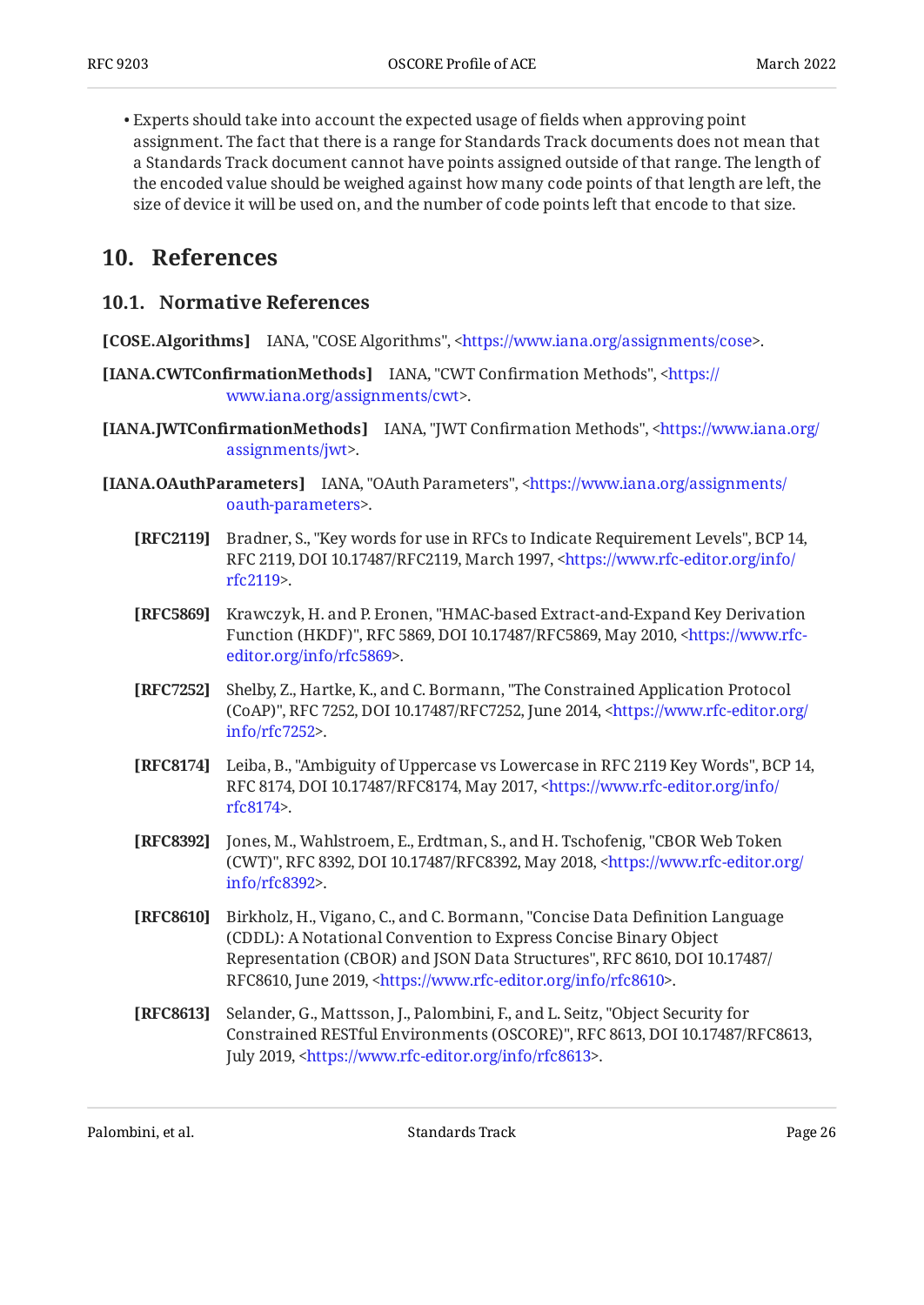- <span id="page-26-7"></span>**[RFC8949]** Bormann, C. and P. Hoffman, "Concise Binary Object Representation (CBOR)", STD 94, RFC 8949, DOI 10.17487/RFC8949, December 2020, [<https://www.rfc-](https://www.rfc-editor.org/info/rfc8949). [editor.org/info/rfc8949](https://www.rfc-editor.org/info/rfc8949)>
- <span id="page-26-2"></span>**[RFC9052]** Schaad, J., "CBOR Object Signing and Encryption (COSE): Structures and Process", RFC 9052, DOI 10.17487/RFC9052, March 2022, [<https://www.rfc-editor.org/info/](https://www.rfc-editor.org/info/rfc9052) . [rfc9052](https://www.rfc-editor.org/info/rfc9052)>
- <span id="page-26-3"></span>**[RFC9053]** Schaad, J., "CBOR Object Signing and Encryption (COSE): Initial Algorithms", RFC 9053, DOI 10.17487/RFC9053, March 2022, [<https://www.rfc-editor.org/info/](https://www.rfc-editor.org/info/rfc9053) . [rfc9053](https://www.rfc-editor.org/info/rfc9053)>
- <span id="page-26-1"></span>**[RFC9200]** Seitz, L., Selander, G., Wahlstroem, E., Erdtman, S., and H. Tschofenig, the OAuth 2.0 Framework (ACE-OAuth)", RFC 9200, DOI 10.17487/RFC9200, September 2021, <https://www.rfc-editor.org/info/rfc9200>. "Authentication and Authorization for Constrained Environments (ACE) Using
- <span id="page-26-9"></span>**[RFC9201]** Seitz, L., "Additional OAuth Parameters for Authentication and Authorization for Constrained Environments (ACE)", RFC 9201, DOI 10.17487/RFC9201, September 2021, <https://www.rfc-editor.org/info/rfc9201>.

### <span id="page-26-0"></span>**[10.2. Informative References](#page-26-0)**

- <span id="page-26-4"></span>**[RFC4949]** Shirey, R., "Internet Security Glossary, Version 2", FYI 36, RFC 4949, DOI 10.17487/ RFC4949, August 2007, [<https://www.rfc-editor.org/info/rfc4949](https://www.rfc-editor.org/info/rfc4949)>.
- <span id="page-26-6"></span>**[RFC6749]** Hardt, D., Ed., "The OAuth 2.0 Authorization Framework", RFC 6749, DOI 10.17487/ RFC6749, October 2012, [<https://www.rfc-editor.org/info/rfc6749](https://www.rfc-editor.org/info/rfc6749)>.
- <span id="page-26-5"></span>**[RFC7231]** Fielding, R., Ed. and J. Reschke, Ed., "Hypertext Transfer Protocol (HTTP/1.1): Semantics and Content", RFC 7231, DOI 10.17487/RFC7231, June 2014, <[https://](https://www.rfc-editor.org/info/rfc7231) . [www.rfc-editor.org/info/rfc7231>](https://www.rfc-editor.org/info/rfc7231)
- <span id="page-26-12"></span>**[RFC7800]** Jones, M., Bradley, J., and H. Tschofenig, "Proof-of-Possession Key Semantics for JSON Web Tokens (JWTs)", RFC 7800, DOI 10.17487/RFC7800, April 2016, <[https://](https://www.rfc-editor.org/info/rfc7800) . [www.rfc-editor.org/info/rfc7800>](https://www.rfc-editor.org/info/rfc7800)
- <span id="page-26-11"></span>**[RFC8126]** Cotton, M., Leiba, B., and T. Narten, "Guidelines for Writing an IANA Considerations Section in RFCs", BCP 26, RFC 8126, DOI 10.17487/RFC8126, June 2017, <[https://www.rfc-editor.org/info/rfc8126>](https://www.rfc-editor.org/info/rfc8126).
- <span id="page-26-8"></span>**[RFC8446]** Rescorla, E., "The Transport Layer Security (TLS) Protocol Version 1.3", RFC 8446, DOI 10.17487/RFC8446, August 2018, [<https://www.rfc-editor.org/info/rfc8446](https://www.rfc-editor.org/info/rfc8446)>.
- <span id="page-26-10"></span>**[RFC8747]** Jones, M., Seitz, L., Selander, G., Erdtman, S., and H. Tschofenig, "Proof-of-, , Possession Key Semantics for CBOR Web Tokens (CWTs)" RFC 8747 DOI 10.17487/ RFC8747, March 2020, <[https://www.rfc-editor.org/info/rfc8747>](https://www.rfc-editor.org/info/rfc8747).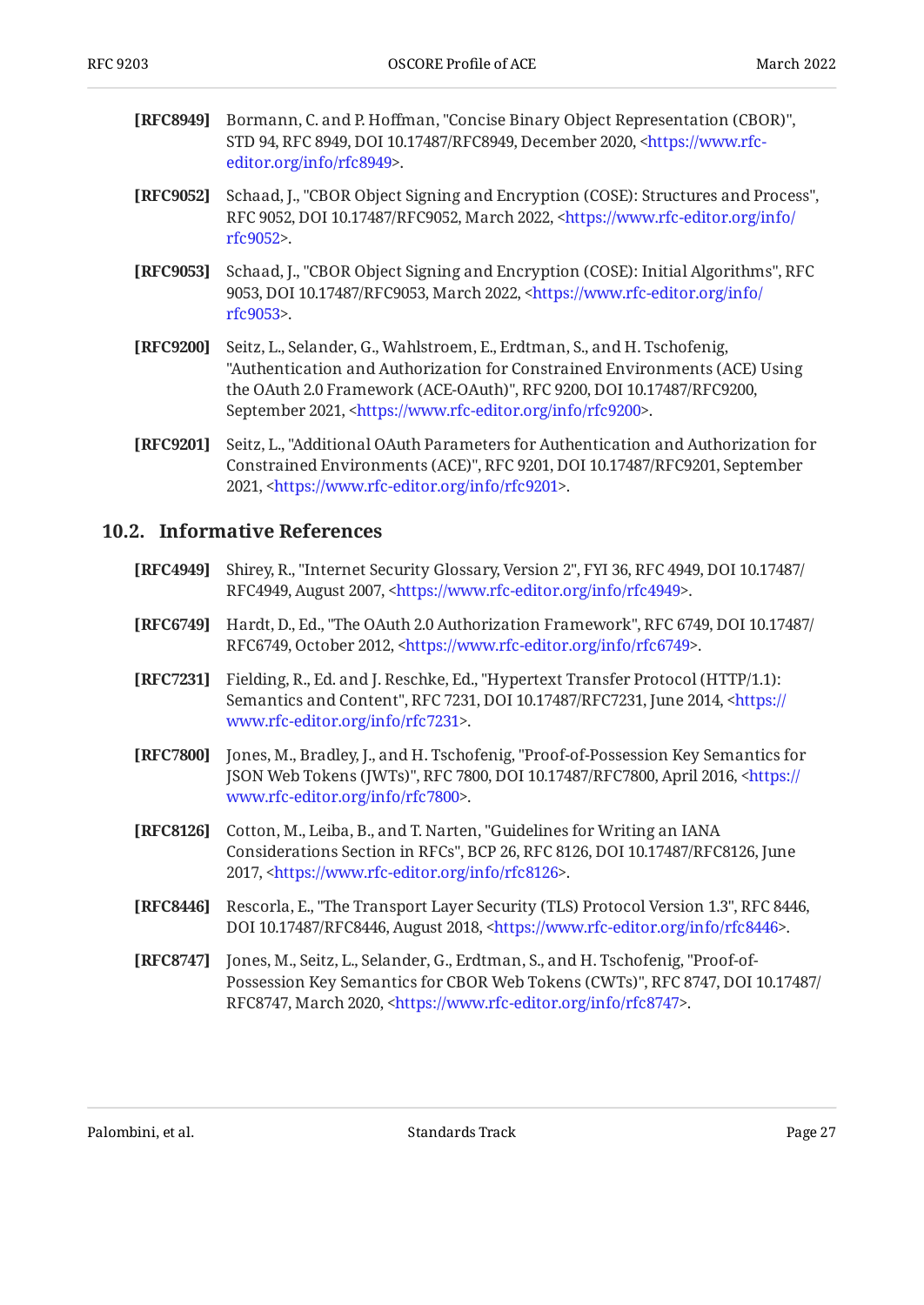<span id="page-27-2"></span>**[RFC9147]** Rescorla, E., Tschofenig, H., and N. Modadugu, "The Datagram Transport Layer Security (DTLS) Protocol Version 1.3", RFC 9147, DOI 10.17487/RFC9147, March 2022, <https://www.rfc-editor.org/info/rfc9147>.

# <span id="page-27-0"></span>**[Appendix A.](#page-27-0) Profi[le Requirements](#page-27-0)**

This section lists the specifications of this profile based on the requirements of the framework, as requestedin Appendix C of [RFC9200].

- $\bullet$  Optionally, define new methods for the client to discover the necessary permissions and AS for accessing a resource, different from the one proposed in: Not specified
- Optionally, specify new grant types: Not specified •
- $\bullet$  Optionally, define the use of client certificates as client credential type: Not specified  $\,$
- Specify the communication protocol the client and RS must use: CoAP •
- $\bullet$  Specify the security protocol the client and RS must use to protect their communication: **OSCORE**
- $\bullet$  Specify how the client and the RS mutually authenticate: Implicitly by possession of a common OSCORE security context. Note that the mutual authentication is not completed before the client has verified an OSCORE response using this security context.
- $\bullet$  Specify the proof-of-possession protocol(s) and how to select one, if several are available. Also specify which key types (e.g., symmetric/asymmetric) are supported by a specific proofof- possession protocol: OSCORE algorithms; preestablished symmetric keys
- Specify a unique ace\_profile identifier: coap\_oscore •
- $\bullet$  If introspection is supported, specify the communication and security protocol for introspection: HTTP/CoAP (+ TLS/DTLS/OSCORE)
- $\bullet$  Specify the communication and security protocol for interactions between client and AS: HTTP/CoAP (+ TLS/DTLS/OSCORE)
- $\bullet$  Specify if/how the authz-info endpoint is protected, including how error responses are protected: Not protected
- Optionally, define methods of token transport other than the authz-info endpoint: Not defined

# <span id="page-27-1"></span>**[Acknowledgments](#page-27-1)**

The authors wish to thank Jim Schaad and Marco Tiloca for the substantial input to this document, as well as Elwyn Davies, Linda Dunbar, Roman Danyliw, Martin Duke, Lars Eggert, Murray Kucherawy, and Zaheduzzaman Sarker for their reviews and feedback. Special thanks to the responsible area director Benjamin Kaduk for his extensive review and contributed text. Ludwig Seitz worked on this document as part of the CelticNext projects CyberWI and CRITISEC with funding from Vinnova. The work on this document has been partly supported also by the H2020 project SIFIS-Home (Grant agreement 952652).